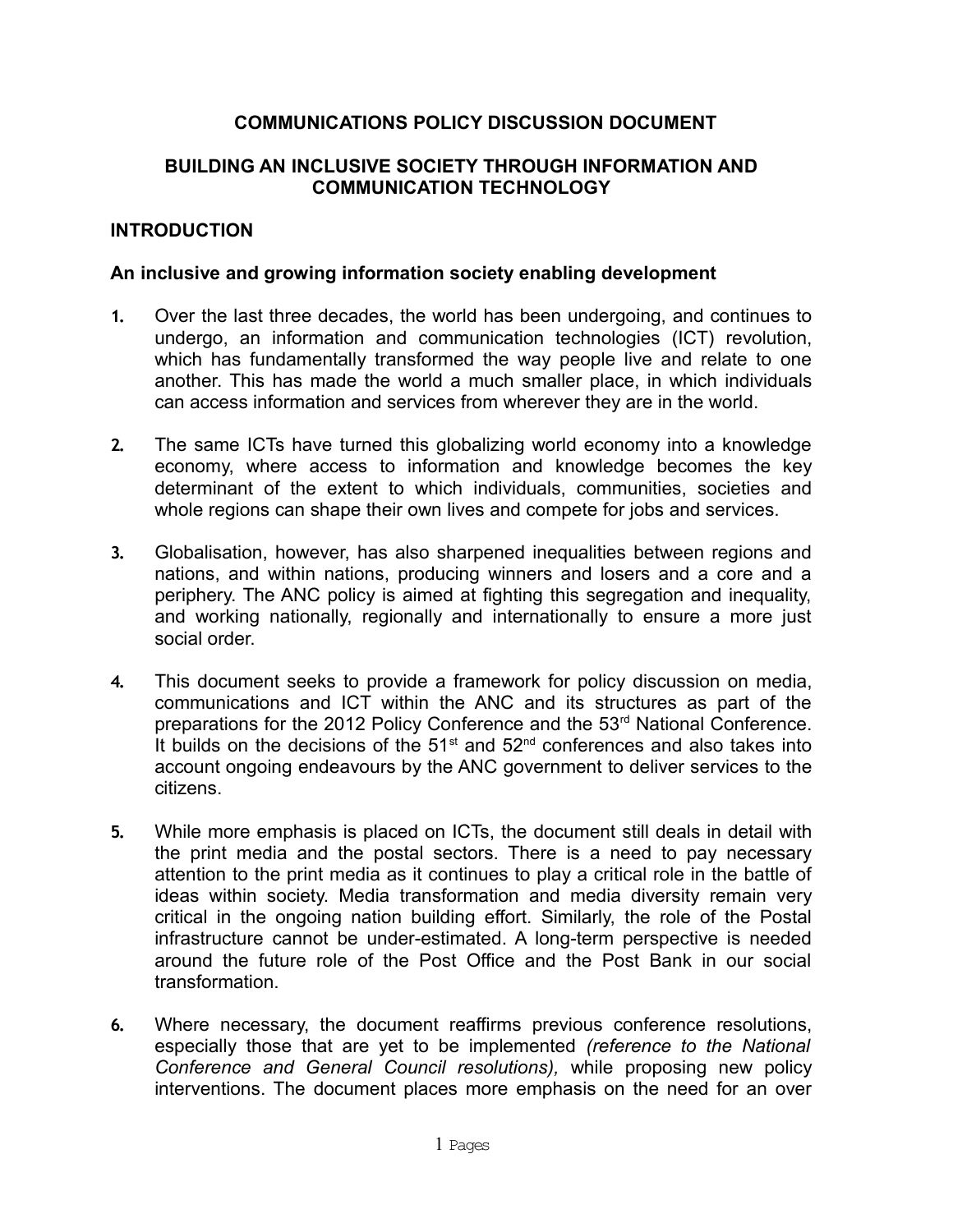arching National ICT Policy to inform future growth and developmental trajectory of the ICT sector.

- **7.** As a build up towards the new vision, to be articulated in the National ICT Policy, the document proposes various policy interventions across the following areas:
	- a) **Information and Communications Technologies and Development Perspective**
	- b) **Research, Development And Innovation**
	- c) **Broadcasting Infrastructure and Services**

| d) Print         | Media                 | <b>Transformation</b> |      |      |
|------------------|-----------------------|-----------------------|------|------|
| e) <b>Postal</b> | <b>Infrastructure</b> | and                   | Post | Bank |

- f) **ICT and Improving Organisational Effectiveness and Efficiency**
- **8.** The celebration of the 100 years of the ANC provides us with a rare moment to reflect on the achievements and the challenges hitherto, as we prepare for the next 100 years. Robust discussions are needed to help the ANC and society to emerge with new policies and decisions that will increase the pace of development, innovation, service delivery and integration of our society.

## A. **INFORMATION AND COMMUNICATIONS TECHNOLOGY AND DEVELOPMENT PERSPECTIVE**

- **9.** Over the last three decades, the world has experienced an unprecedented social and economic revolution driven by the advent of high-speed internet networks or information and communication technologies (ICTs) capable of transmitting huge chunks of information across borders with a single click.
- **10.** These technologies have almost overnight blurred the traditional divide between the information technologies (computers), telecommunications (telephones), broadcasting (TV and radio) and content (newspapers). As a result, any single gadget can be used to engage in multiple transactions across these services. As an example, today a mobile phone/cellphone can be used to generate documents, send email, and act as a radio and TV.
- **11.** New applications such as e-government, e-health, online money transfers, online billing and over the Internet payment of government and private transactions have emerged transforming the workplace and the skills that are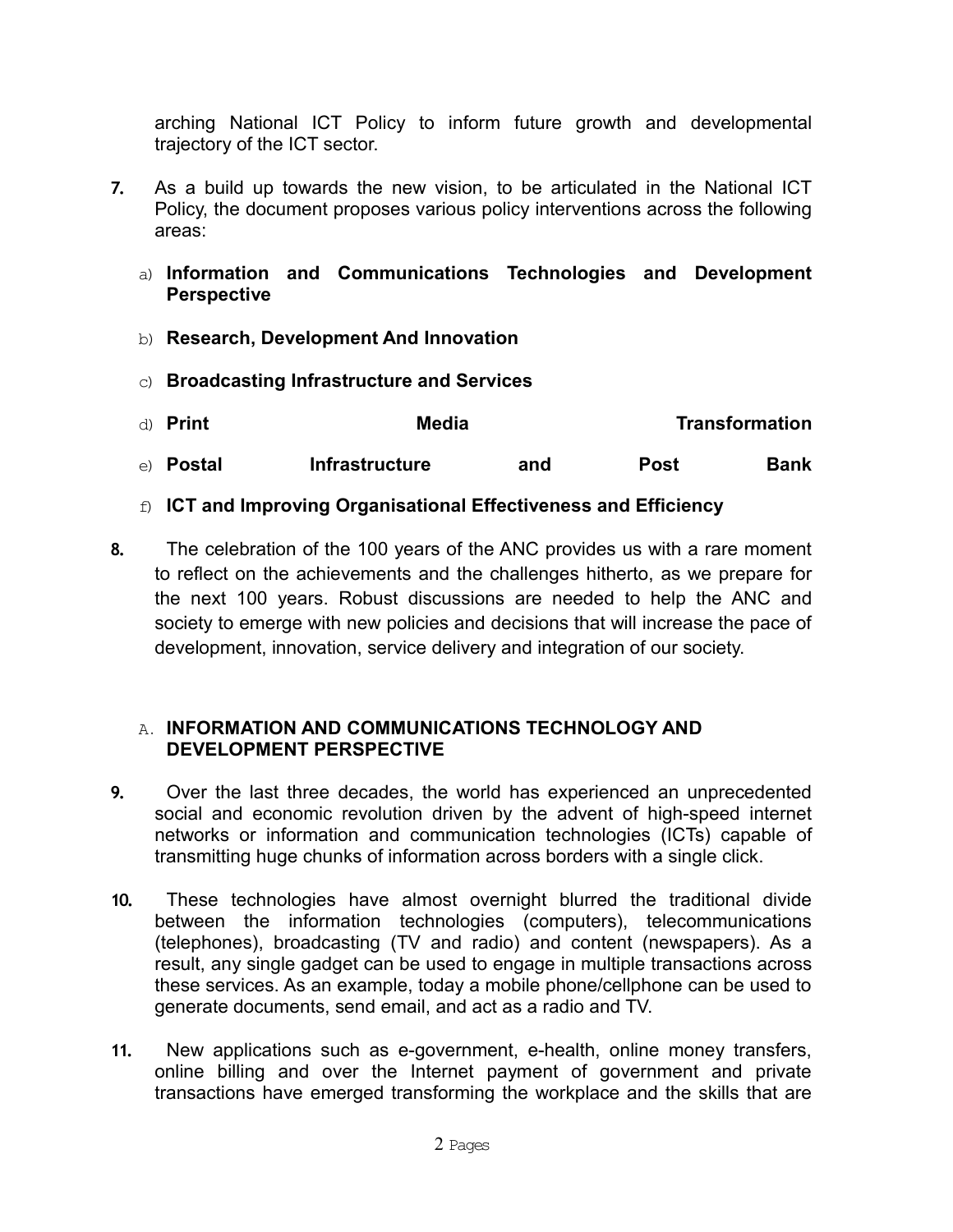required by the mainstream economy. These electronic based transactions have also reduced the need for paper and the distance and time people travel to do transactions.

- **12.** This revolution, known as the information society, has fundamentally transformed the way people live and relate to one another and their societies. This has made the world a much smaller place, in which individuals can access information and services from anywhere they are in the world.
- **13.** The global economy has also experienced watershed transformation into a knowledge economy, where access to information and knowledge becomes the key determinant of the extent to which individuals and communities contribute to their own and societal development.
- **14.** The ICTs contribute to the economy both as a stand-alone sector and as a facilitator of growth and development across all other sectors of the economy. For example, tourism and transport sectors depend on the ICT sector for online bookings, which cuts the distance, time and the costs of making reservations and payments for chosen trip.
- **15.** Trillions of Rands are transmitted over the ICT networks overnight, which also redefines the flow of foreign direct investments across the globe. Money is now invested through computer networks and can be easily transacted across borders at short notice.
- **16.** As globalisation intensifies, driven by ICTs, it has also sharpened inequalities between and within communities. It has produced winners and losers. South Africa is by no means an exception to the rising tide of inequality between the haves and have-nots.
- **17.** The prevailing inequalities, commonly known as the digital divide, have constrained the ability of many citizens to participate in the mainstream economy thus entrenching the spectre of poverty and underdevelopment afflicting many people in the world as a whole and in our country, in particular.
- **18.** Since the advent of democracy in 1994, South Africa has made significant strides to facilitate the transformation of the ICT industry and this include:
	- a) The introduction of new laws which facilitate the provision of ICT services to the people, including in rural areas. This includes the licensing of community radio, ICT centres, and obligations on the mobile services.
	- b) The transformation of the SABC from being an apartheid mouthpiece to being a credible public broadcasting institution. In recent years, the SABC has played a very important role in the national and local elections thereby strengthening our democratic discourse.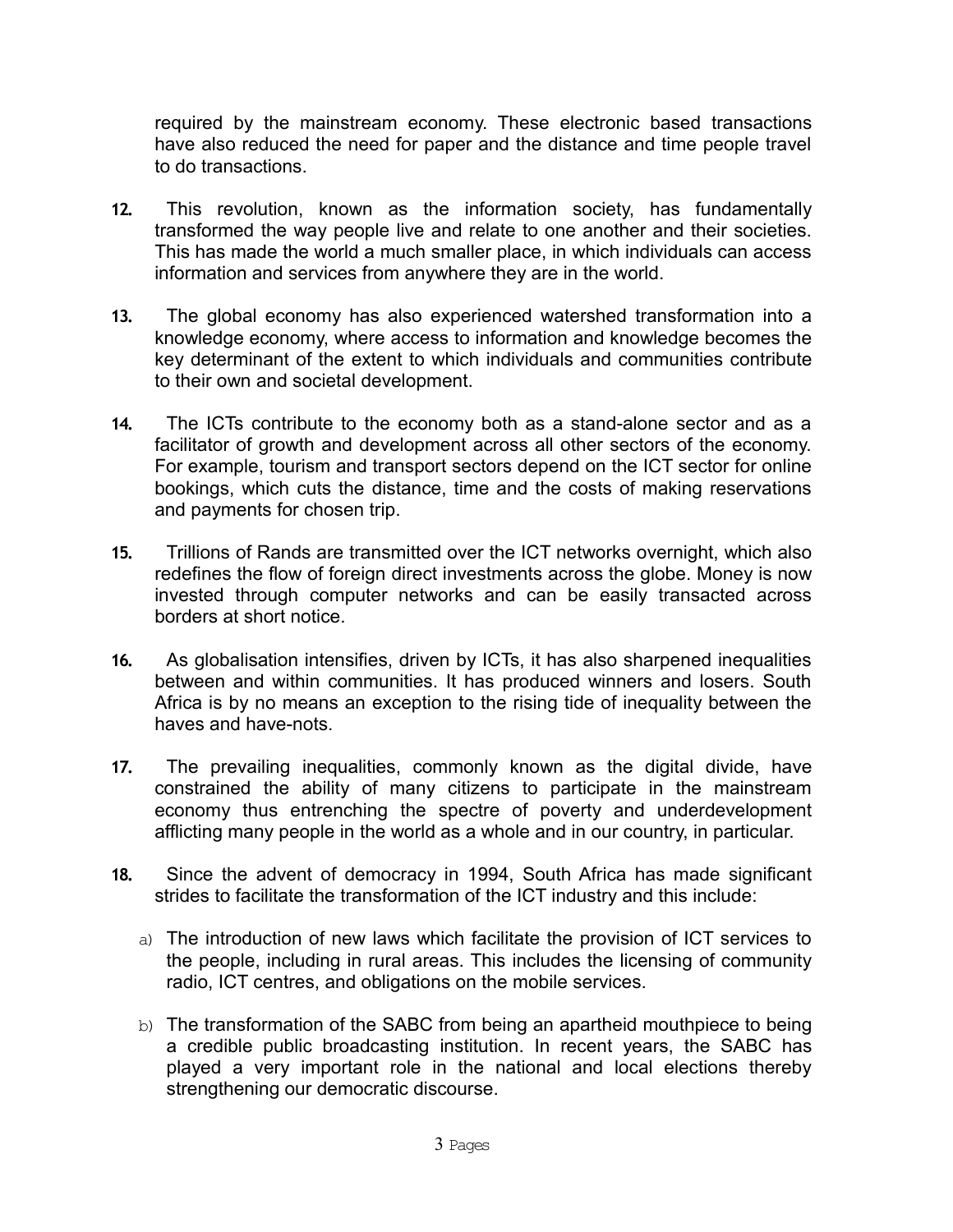- c) New subscription television and commercial radio stations have also been licensed to contribute to diversity of voices and the participation of people from historical disadvantaged communities.
- d) Creation of an independent regulatory environment to ensure that the licensing of services takes place in a transparent and fair manner.
- e) Opening of the telecommunications to new players although their role and contribution remain constrained by limited access to the radio frequency spectrum.
- f) Mobile penetration stands at more than 100% percent although access to broadband is constrained by high fees.
- $q$ ) South Africa hosts the most powerful computer system in Africa, which provides the country with capabilities to perform complex scientific and mathematical calculations to resolve environmental biomedical sciences and the study study of astronomy.
- h) Government has also introduced other ICT innovations to involve young South Africans including out of school youth in ICT entrepreneurship opportunities.
- **19.** Meanwhile, in recent years South Africa has lagged behind in a number of key global ICT indicators, especially on universal access to the internet, broadcasting and e-governance. This as a consequence of fragmented and uncoordinated policy and institutional arrangements. As a result, we have not fully exploited the opportunities presented by our technological advances.
- **20.** Even on the continent, South Africa has lost its position as a leader in the rollout of ICT services. Senegal and Egypt are emerging as leaders. Our country also lags behind other BRICS countries in almost all aspects of the ICT value chain.
- **21.** While mobile or cellular communications has reached over 100% penetration, the same cannot be said of the High Speed Internet Networks with penetration levels of less than 20% of the population. A significant number of South Africans access ICTs at their place of work and institutions of higher learning. Although the advent of smart phones are changing this. The high prices charged by industry remain a big challenge towards a full utilisation of ICT services even by many people who already own smart phones.
- **22.** Mobile broadband penetration still stands at less than 11% (households) and 8% (business), and according to the International Telecommunications Union fixed broadband in South Africa is at below 10%. Universal broadcasting signal is not available in about 448 rural and remote areas of our country.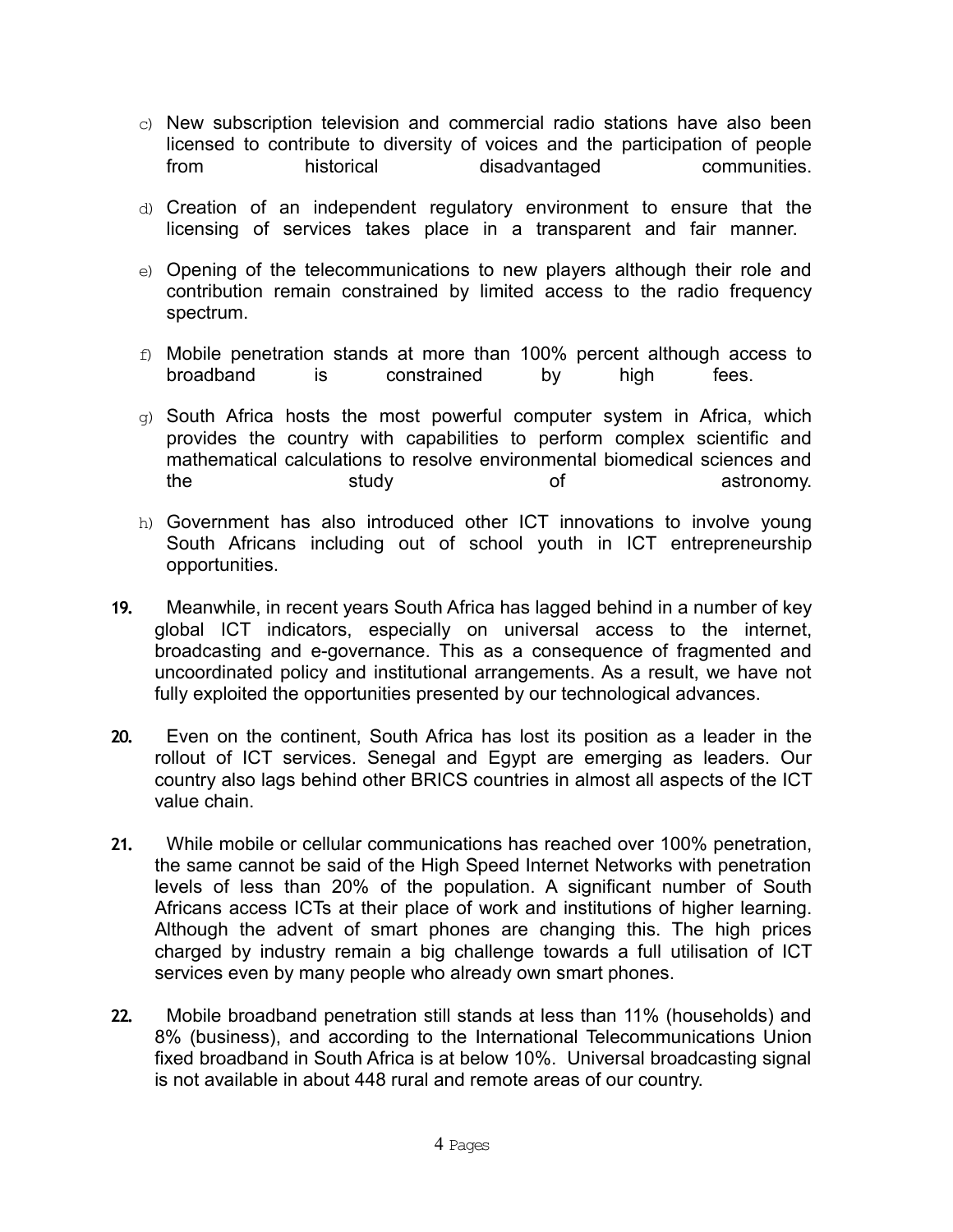- **23.** Telecommunication infrastructure by Telkom is limited to 8% of the country's metropolitan councils and it largely covers work usage by government and large companies. Mobile operators such as MTN, Vodacom, Cell C and 8.ta provide high speed 3G broadband/internet services, however the speed of internet reduces to 2G in some rural and remote areas and makes accessing internet untenable.
- **24.** On the skills front, many young people from historically disadvantaged backgrounds come out of the Basic Education system never having been exposed to ICTs. This impacts their performance in institutions of higher learning, as well as their ability to adapt and become competent in the use of ICTs. Related to this is that post-school education and training system (colleges and universities) produces graduates that are insufficiently e-skilled, regardless of their chosen profession.
- **25.** In addition to general inadequate ICT skills output from our educational system, South Africa has also not invested in developing specialised Research and Development Skills. Yet there is great potential in ICT Research and Development and Innovation that need to be unlocked in order for the country to become globally competitive.
- **26.** There remain serious gaps that have constrained the ICT sector's ability to respond to the needs of the people especially the rural and urban poor. Part of the reason behind this, is limited consumer choice due to limited competition in the telecommunications and broadcasting markets, especially the pay TV market. Competition is important for consumers to choose and access their preferred service providers thus fuelling price wars in their own interest.
- **27.** There are several reasons for current state of the ICT sector in the country and these include:
	- a) The lack of a comprehensive National ICT Policy, leading to overlaps and competition within government.
	- b) Institutional misalignment and limited accountability.
	- $\circ$ ) Limited e-skills within the state and society as a whole.
	- d) High turnover, and corporate governance challenges in the key institutions and relevant relevant departments.
	- e) Inadequate funding of projects aimed at promoting universal service and access.
	- $f$  Failure by the policy and regulatory institutions to enforce compliance with the law.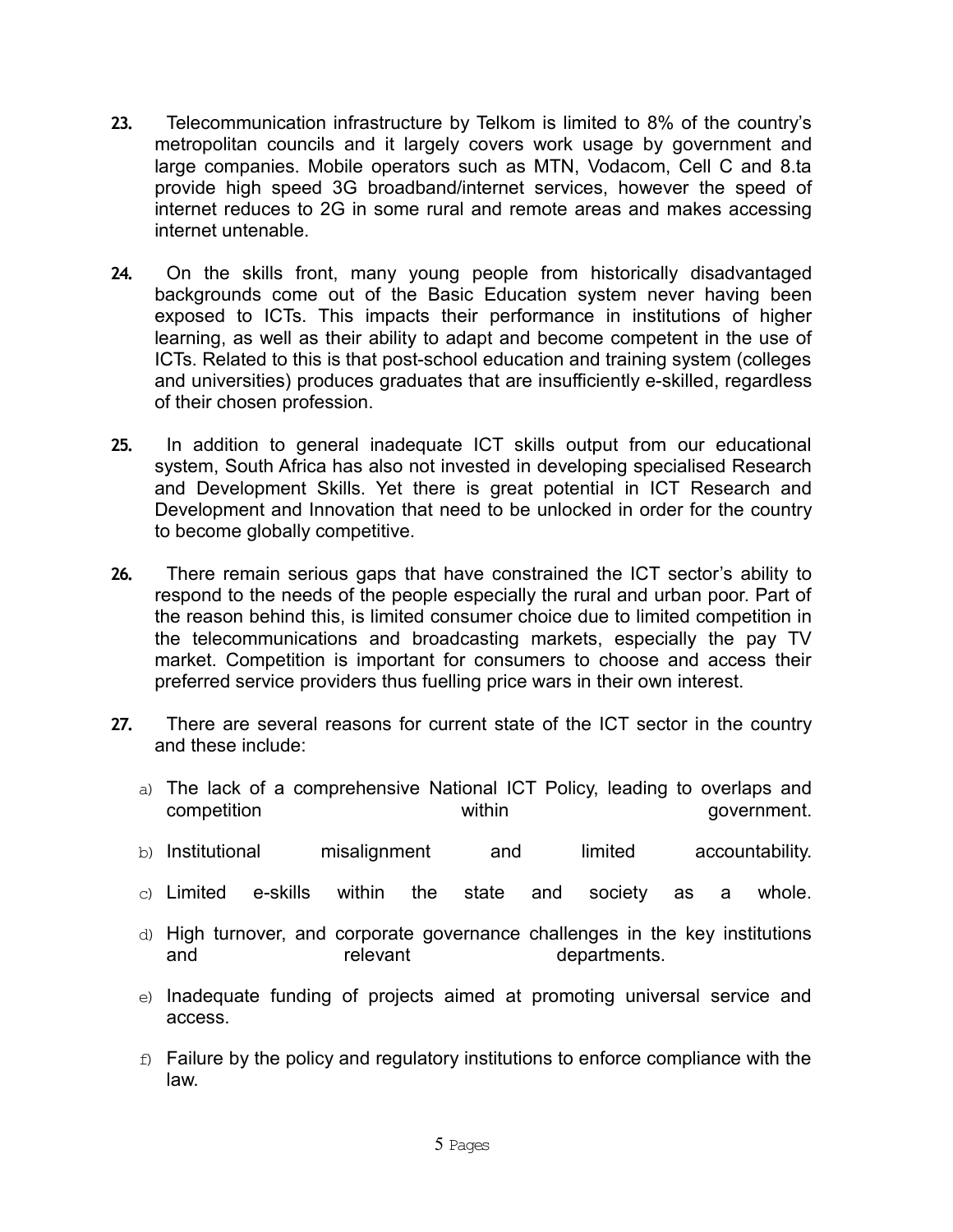- $\sigma$ ) Limited and misaligned research and development.
- h) Policies are not based on evidence, hence they keeping on changing even before the results can be realised; and
- i) Failure to implement some of the decisions of the previous ANC conferences and the National General Council.
- **28.** Our drive towards a new vision of the ICT sector should seek to provide a long-term approach to addressing these challenges. In particular, the sector needs a long-term stability to be in a position to take the country into the next trajectory.

## **Key Issues and Policy Proposals**

## I. **National ICT Policy**

- **29.** To maximise the value of the development of the ICT, and to also accelerate the uptake and usage of the ICT tools, the ANC needs to create a coherent and co-ordinated National Policy Framework and Strategy.
- **30.** The National ICT Policy will:

 $\pm$  promote the provision of universal access to high speed, quality and affordable networks and services to ensure that government, communities; business and all our people become part of the Information Superhighway and the knowledge economy.

iinform the deployment of ICTs across the country - national, provincial and local infrastructure. It will also outline the different roles of the state, private and community sectors in achieving this goal.

 $\ddot{\text{iii}}$  align uptake and usage of the development of indigenous knowledge systems and the revival of the local content industry.

ivinform regulatory interventions to ensure a world-class digital infrastructure connecting business centres and households in all areas of the country including in rural areas.

 $\mathrm{v}$  define ICTs as a basic utility, similar to water and electricity.

 $\overline{v}$  set out targets to increase population coverage of high speed Internet access to 100% by 2030. This means that by the determined period, every South African should be within the reach of the ICT infrastructure. More endeavours, including access to receiver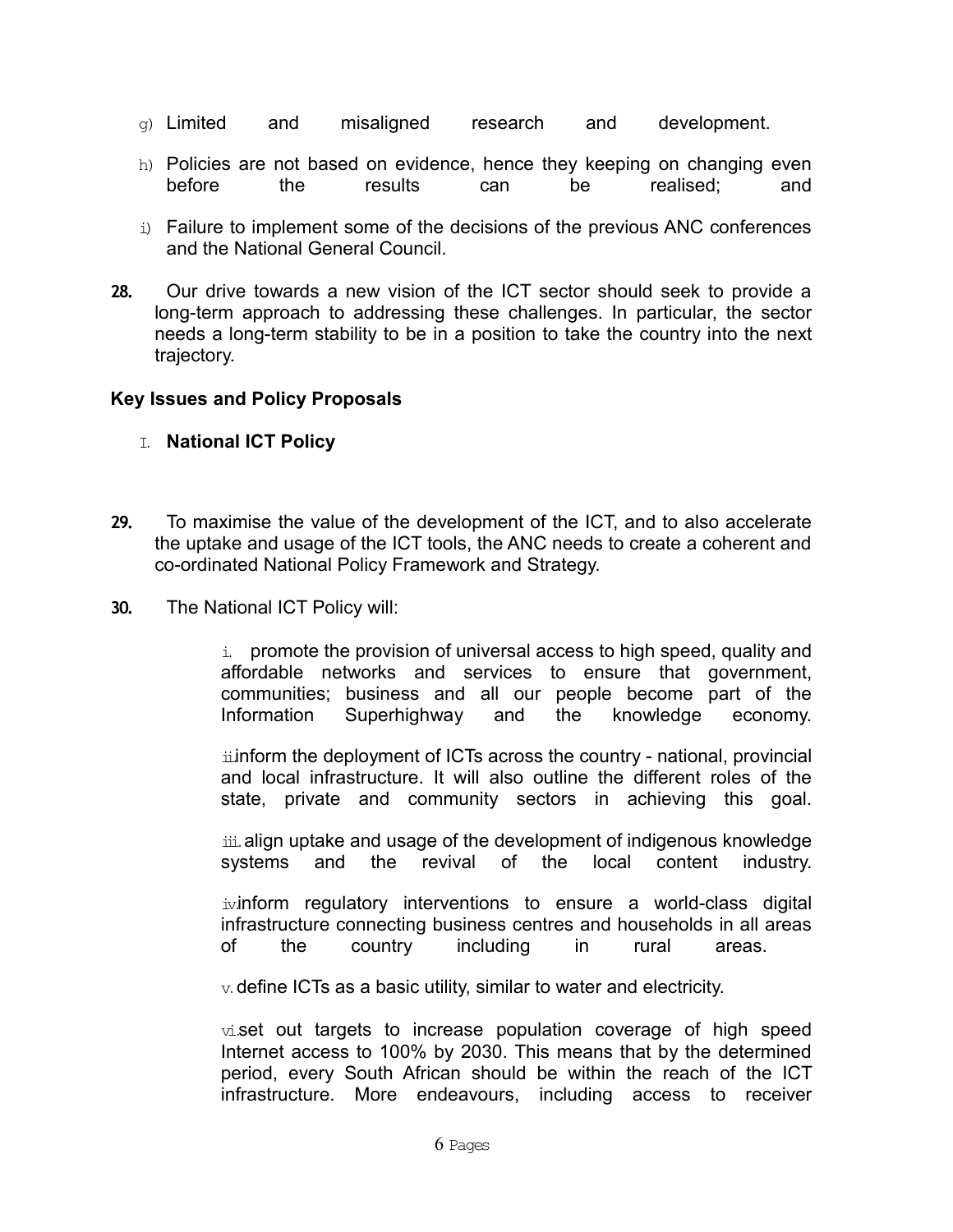equipment such as computers, are needed to ensure that South Africans can use the available network.

vii.provide for an institutional framework that enhances collaboration, effective planning and oversight.

viii.outline approaches to ICT uptake and usage to promote eapplications in e-government, health, education and fighting crime.

## II. **Institutional Mechanism**

- **31.** The institutional framework within government is perhaps the greatest barrier to the emergence of a coherent government strategic thinking, effective planning and deployment infrastructure and services to the people. There is a need for a rethink on how government is organized to discharge its services timeously within the available resources.
- **32.** As a point of departure government should develop and retain policy making capacity. A National ICT Forum should be created comprising government and industry to engage on critical issues of mutual interest. Civil society should also be invited to participate in the Forum.
- **33.** The following state institutions must be rationalised to address existing overlaps, duplication and undue competition within the state:

| i.                                                                              |  |  |        |         |  |  | Presidential National Commission on ICT | (PNC)                                                           |  |  |
|---------------------------------------------------------------------------------|--|--|--------|---------|--|--|-----------------------------------------|-----------------------------------------------------------------|--|--|
| ii.                                                                             |  |  |        |         |  |  |                                         | State Information and Technology Agency (SITA)                  |  |  |
|                                                                                 |  |  |        |         |  |  |                                         | iii. Office of Chief Government Information Council (GITOC)     |  |  |
| iv. Government Information and Technology Officers at provincial level          |  |  |        |         |  |  |                                         |                                                                 |  |  |
| $v$ . Broadband Infraco and any other state owned entities in the ICT<br>sector |  |  |        |         |  |  |                                         |                                                                 |  |  |
| vi.                                                                             |  |  |        | Sentech |  |  |                                         |                                                                 |  |  |
| vii.Universal Service and Access Agency of South Africa (USAASA)                |  |  |        |         |  |  |                                         |                                                                 |  |  |
| Media Development and Diversity Agency (MDDA)<br>viii.                          |  |  |        |         |  |  |                                         |                                                                 |  |  |
|                                                                                 |  |  |        |         |  |  |                                         | ix.National Electronic Media Institute of South Africa (NEMISA) |  |  |
| X.                                                                              |  |  | Meraka |         |  |  |                                         | Institute                                                       |  |  |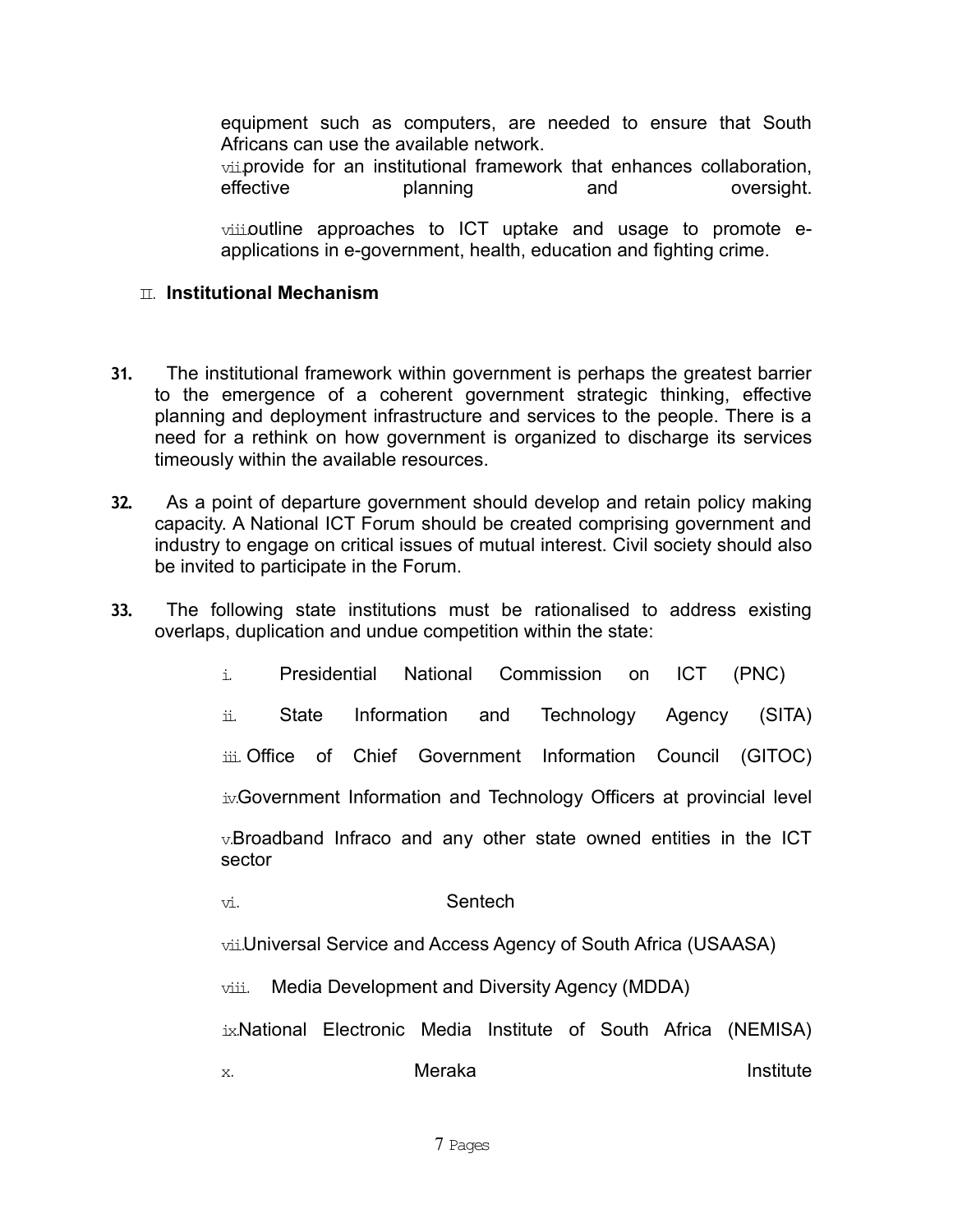xi.Media, Advertising, Information and Communication Technologies Sector Education and Training Authority (MICT SETA)

xii.Fibre Processing and Manufacturing Sector Education and Training Authority (FP&M SETA)

### III.**e-skills**

- **34.** As discussed at the 3rd National General Council, e-skills should become a compulsory subject in all public schools to promote an e-literate society. This will also ensure that young people from rural areas are not abused by bogus training institutions in their quest to acquire the much sought after e-skills.
- **35.** The curriculum should focus on end-user-computing as well as encouraging young people to pursue careers in the ICT sector. For South Africa to be a leader in the development, uptake and usage of ICTs, the country needs more skills than are currently available.
- **36.** Government must also maintain a comprehensive database of the current skills as well as those that will be required in the medium to long term. This would require harmonisation and creation of synergies between public and private sector initiatives.
- **37.** Other successful and leading nations have a dedicated university and or universities to develop and produce highly skilled ICT practitioners and experts. Various options should be explored, including developing one of the existing universities to specialise in ICT. Another consideration could be given to making one of the new universities in Mpumalanga or Northern Cape or both of them to be specialised ICT university or universities. All other universities, especially the historically black campuses, must be supported to offer ICT education.
- **38.** Further Education and Training (FET) Colleges should also be used as schools of excellence to create opportunities for out of school and unemployed youth. A dedicated funding plan is needed to ensure that rural universities and FET colleges can contribute to the new e-skills revolution. The Skills Fund must prioritize the ICT skills development.
- **39.** ICT industry plays an important, strategic role in skills development. As one of the social partners, industry should be encouraged as well as incentivised to create opportunities for young people to receive experiential training. Government must introduce comprehensive e-Skills Development Plan that would include incentives to mobile industry co-operation for the benefit of young people. This must be in place by 2014.

## IV. **Transformation of the industry**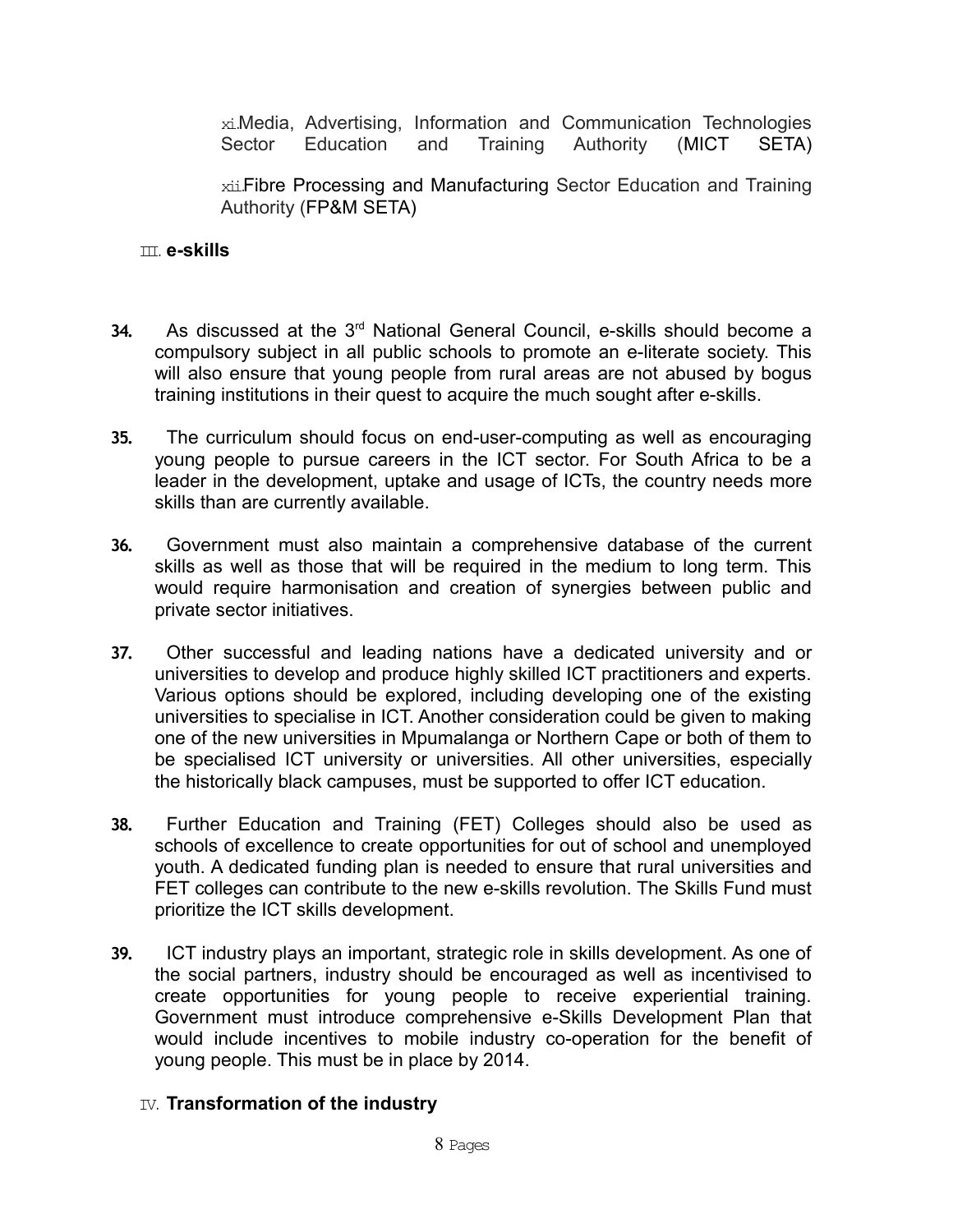- **40.** Our experience in eighteen years of democracy suggests that transformation cannot be achieved overnight, but is a protracted process that is dependent on the strategic vision and leadership provided by the ANC and implementation of developmental programme by its government that are aimed at meeting the needs of our society.
- **41.** Transformation of the ICT sector remains weak with Black Economic Empowerment (BEE) policy implemented to a very limited extent due to lack of adequate funding, procurement practices that do not promote black businesses, and absence of a focus on enterprise development. Black companies continue to be left behind in the consistent growth of the ICT market. Whereas the ICT sector was the first sector to undertake steps to transform, much still needs to be done and more new innovative interventions are needed to speed up the pace of transformation in all elements of the value chain in the ICT sector.
- **42.** As part of the proposed National ICT Policy vision, the ANC should target completing the ICT sector transformation process by 2030. At the end of this period ownership and control of the sector should reflect national demographics including the increased role and participation of black people, women and persons with disabilities in the sector.
- **43.** The ANC needs to prioritise the following interventions:

 $i$  A review of the empowerment targets in all the ICT subsectors and elements of the ICT value chain by 2014. This review will consider whether such targets are appropriate, reasons why they have not been met - in instances where they have not been met - and what additional considerations should be given with regards to empowerment targets. The review would consider the regulatory and institutional structures overseeing the realisation of empowerment targets. To this end the regulatory capacity will be strengthened to ensure that Independent Communications Authority of South Africa (ICASA) is capable to set and enforce empowerment obligations on the industry.

ii. In accordance with a drive towards vision 2030, the ANC should ensure that the empowerment rules apply equally to all entities - big and small local and international/multinational. The ANC should ensure that strong preference is given to new companies to access scarce radio frequency resources going forward.

iii. The review of the Broadcasting Policy by 2014 should be underpinned also by the policy desire to reduce barriers to entry, especially in the pay TV market. The new policy environment should be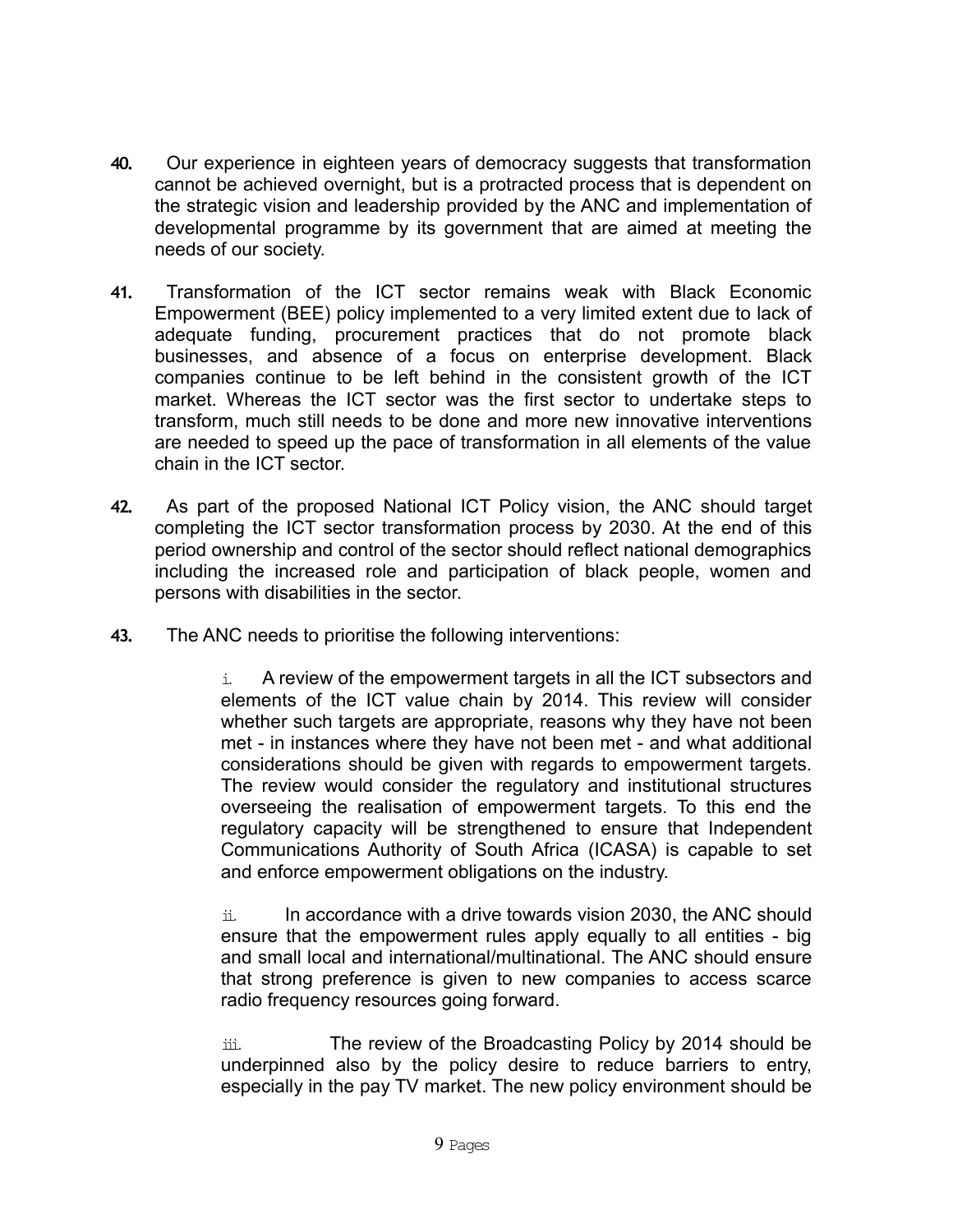specific about areas that constitute barriers to entry in the entire broadcasting value chain.

iv. It is ANC policy to support the convergence of technologies and services. However, the regulation of the ICT sector in the converged environment should not lead to the creation of consolidated vertical and horizontal monopolies or to abuse of dominance by the existing operators. Competition rules and regulations dealing with opening the market to competition will be prioritised.

 $v<sub>x</sub>$  The Universal Service and Access Agency (USAASA) charged with promoting access and universal service in under-serviced areas should be reviewed after over ten (10) years of existence in order to redefine its focus towards increasing the uptake and usage of ICTs.

vi. A new state entity to provide funding to Small, Medium and Micro Enterprises (SMMEs), Broad Based Black Economic Empowerment (BBBEE), Co-operatives and other Not for Profit initiatives in the electronic communications, broadcasting and postal sector should be created out of the merger between USAASA and the Media Development and Diversity Agency (MDDA) by 2014. The contribution by the industry to the merged entity should be uncapped and should be accompanied by a coherent plan to expend the current allocation.

vii. The ANC should ensure that endeavours to resource ICASA in line with the decision of the 3rd National General Council should have commenced by the time of the National Policy Conference. ICASA should be self-funding using licence fees, subject to Parliamentary procedures and oversight, by the beginning of 2013 financial year.

**44.** Licensing and use of the Radio Frequency Spectrum, which is a public asset, is another central pillar towards the creation of an industry that is responsive to the needs of all the people. In order to facilitate the diffusion of ICTs across society, licensing of the scarce radio frequency resources should be underpinned by the following factors:

> i. Alignment of the spectrum allocation and licensing regime with the prevailing social and economic development context, while taking into consideration future needs.

> ii. Equitable allocation of the frequency spectrum to new licences, including SMMEs, to reduce entry barriers

> iii.Requirements and obligations to achieve universal coverage. This should be linked to building regulatory capacity to enforce compliance with the law.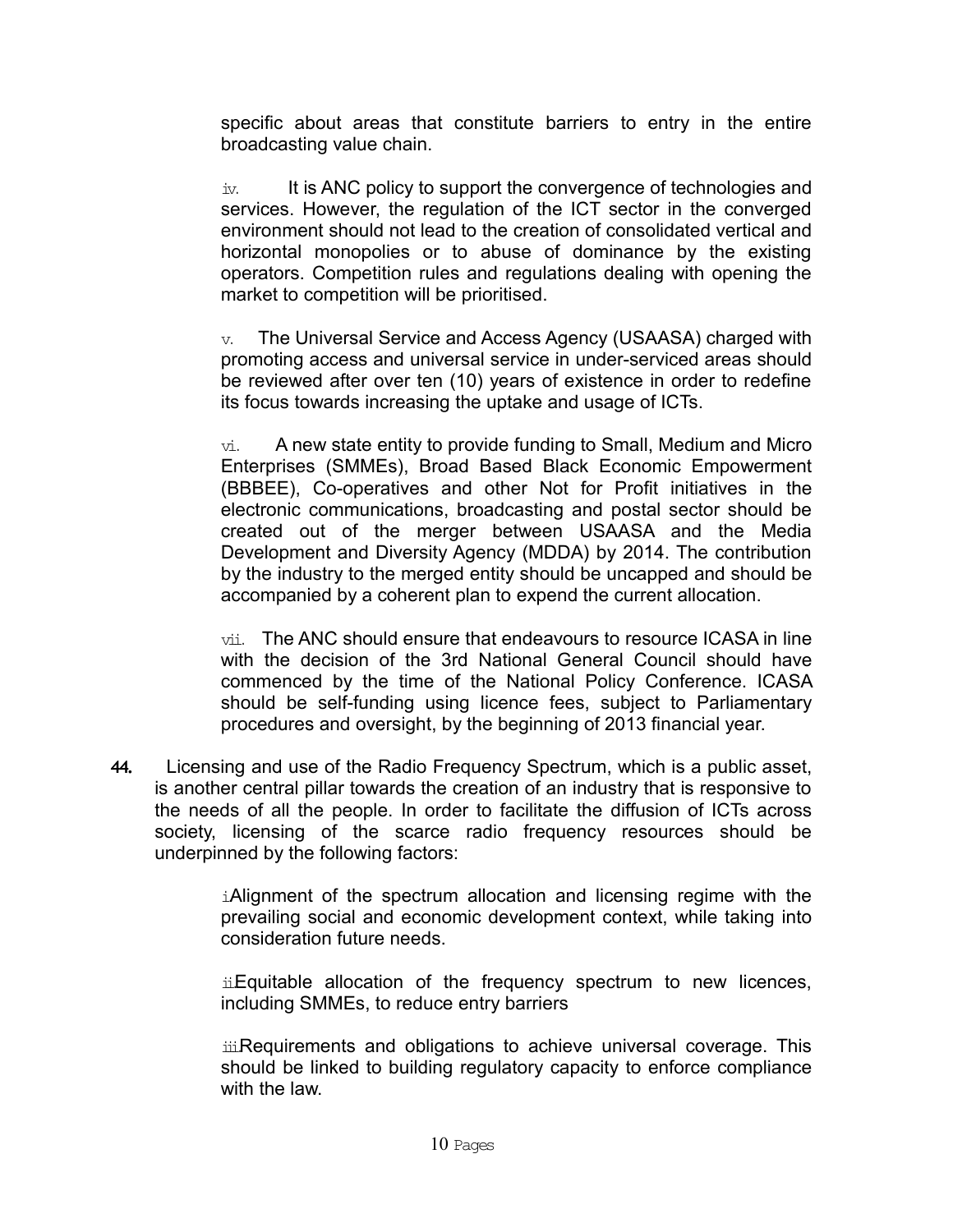iv.Promote Broad Based Black Economic Empowerment at the minimum of 30% to 50% direct ownership and control of ICT and broadcasting, including the empowerment of women and youth development. This must be achieved by 2020.

- **45.** To maximise the value of the scarce or high demand spectrum, government must set aside spectrum for the provisioning of wholesale services or open access network by the merged entity between Sentech and INFRACO.
- **46.** This infrastructure must prioritise government services and provide modern communication services to government departments, municipalities, schools, hospitals, clinics, police stations, multi-purpose community centres and courts to ensure that they are connected and can provide e-services to the people. Excess capacity should be geared to further connect rural areas to help achieve full access to high speed internet networks by 2030.
- **47.** Government should provide capital to Greenfields operators starting business to provide amenities to under-serviced communities. These entities should also be entitled to a preferential interconnection (asymmetrical interconnection) rate and this should be mandatory.
- **48.** The fact that South Africa does not design new innovations in the sector while a lot of money is pumped into the Science Councils is a serious missing link. For the country to position itself as an ICT hub for the continent, it requires high levels of research and development, and innovation, to allow for all manner of new inventions and technologies to emerge.
	- V. **High speed internet infrastructure and services**
- **49.** It is the responsibility of ANC government to maximise opportunities for all South Africans to benefit from the digital economy by laying firm foundations for digital infrastructure to reach all and sundry. Access to digital infrastructure, or more specifically high-speed internet access, must be considered a basic utility for South Africans.
- **50.** Informed by the National ICT Policy, ANC government must introduce a National Broadband Plan. The National Broadband Plan must be revised and reviewed to take into account the proposals herein. The Broadband Plan must provide for:
	- **i.** A world-class digital infrastructure connecting business centres, households in all areas of the country and people, particularly the poor, in the urban and rural areas is a prerequisite to the introduction of high speed access to modern digital means of communications, work and commerce.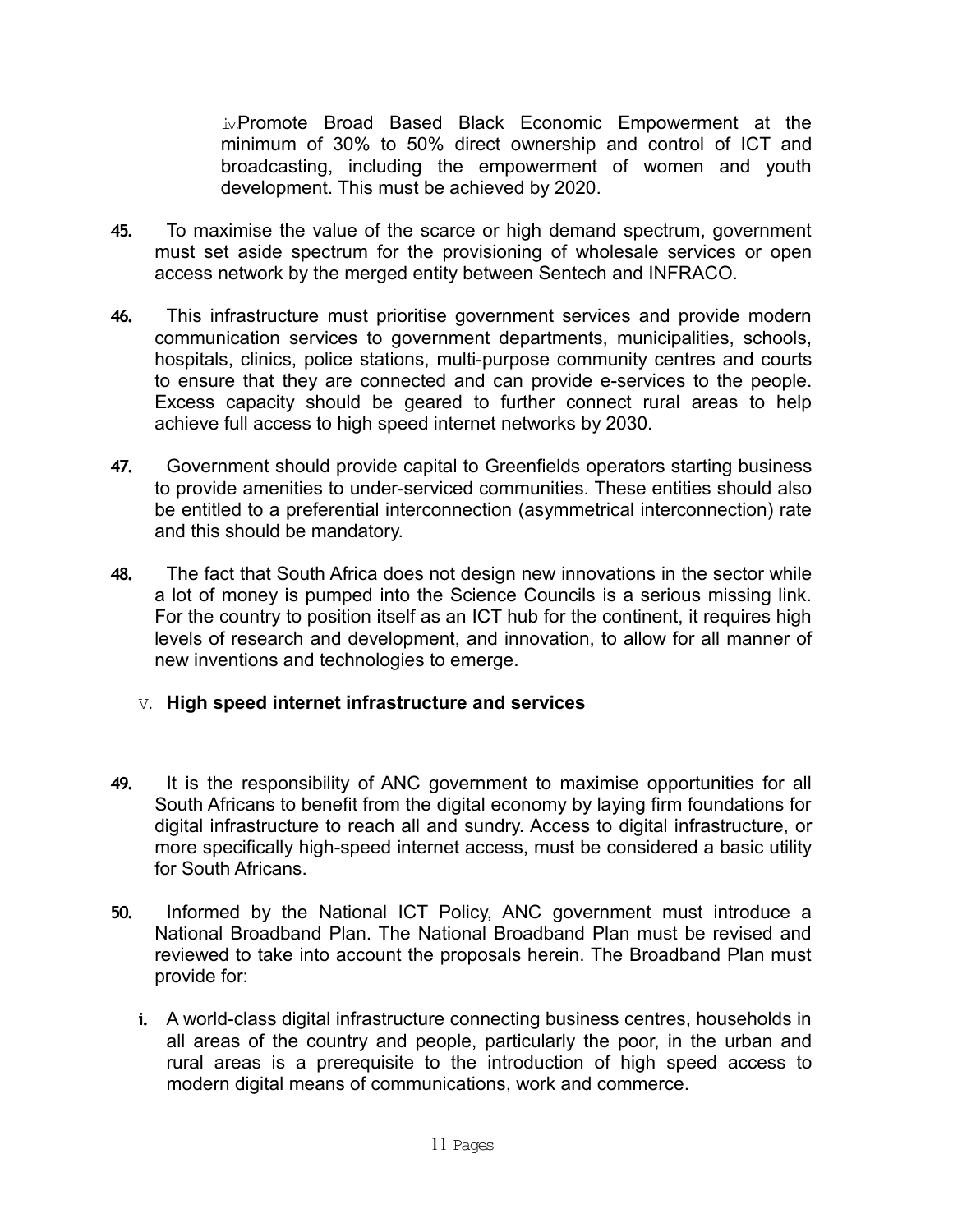- **ii.** Affordable quality services that will ensure that the majority of South Africans have access to the internet platforms necessary for them to transact with each other, their government and the private sector.
- **51.** To expedite the deployment of high quality services, the National Policy should explore the combination of various reliable technologies such as satellite, wireless, fibre and other emerging technologies. The wholesale services provided by the merged entity between Sentech and Infraco should use these technologies.
- **52.** High demand spectrum that can be used to deliver high-speed services using emerging technologies should be prioritised for assignment to new entrants. This should also encourage the use of emerging technologies that are spectrum efficient to increase competition and provide value for consumers.
- **53.** On regular basis government through its regulatory capacity must conduct a review of spectrum usage to determine usage and re-allocation of unused spectrum where necessary. A strengthened competition framework that also addresses the quality and affordability of broadband infrastructure and services should also find expression in the National Broadband Plan.
- **54.** The National Policy should also deal with the security of the High Speed Internet Networks (cyber security) to ensure information security, including the protection of vulnerable sectors of society such as children. A national cyber security policy is needed without delay.
- **55.** In the light of the drive towards the new policy vision, there is a need to accelerate the endeavour to define needy people in order to address the utility expectations of, amongst others, people with disabilities, children, rural and urban poor. The needy people, clearly defined, should benefit from special subsidies to access and use communication services.
- **56.** Public finance through the fiscus and the Developmental Finance Institutions (DFIs) should be set aside to fund broadband rollout as a national priority. There should be clear complimentary interventions between the contribution of the fiscus, DFIs and the merged entity between USAASA and the MDDA subsidising needy people.

# B. **RESEARCH, DEVELOPMENT AND INNOVATION**

**57.** The country continues to demonstrate excellence through major ICT and scientific breakthroughs emanating from research and development programmes. There is great potential in ICT Research and Development and Innovation that needs to be unlocked in order for the country to become more globally competitive.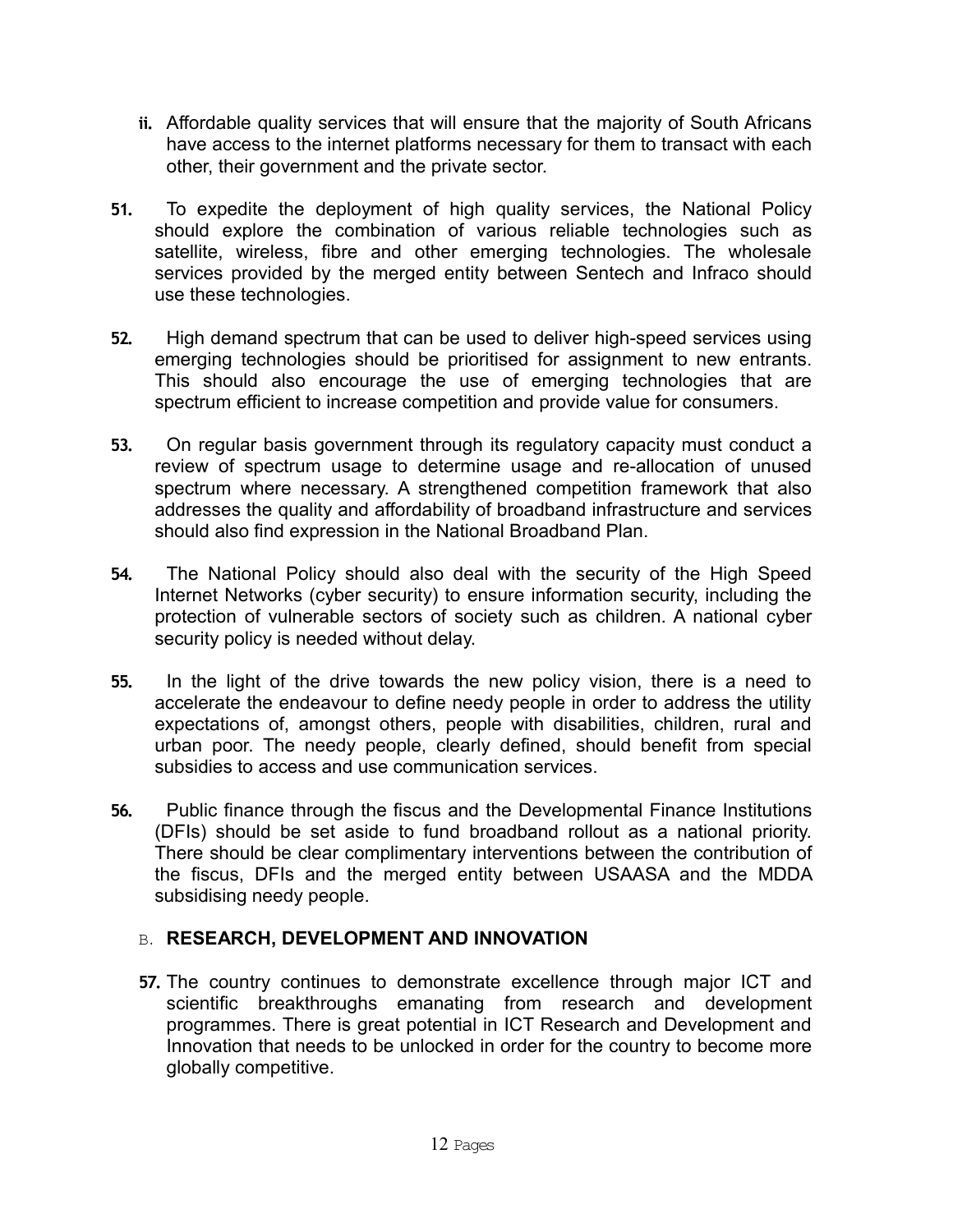- **58.** Highlights of recent world-class achievements include the following projects of the Department of Science and Technology:
- a)As part of the cyber-infrastructure programme which is implemented by Council of Scientific and Industrial Research (CSIR) in partnership with universities and other science councils, South Africa today hosts the most powerful computer in Africa, which is among the top 500 supercomputers in the world currently at position 329. This facility provide South Africa with enormous capability to perform complex scientific and mathematical calculations that solves real societal problems in the environment and climate change, automobiles, bio-medical sciences and astronomy.
- b)On the social impact side, some ICT Research and Development and Innovation programmes include the Digital Doorway (DD) - an innovative, robust computer facility that is deployed in under-serviced areas that members of the community can access anytime of the day to gain computer literacy skills and access relevant information, content and various applications.
- c)A flagship project that demonstrates the use of alternative, cost-effective and innovative technologies and models to deploy broadband infrastructure and services for rural communities is currently underway in Nkangala District Municipality in Mpumalanga. The project uses Wireless Mesh Network technology to connect close to 200 schools and a few other sites. 114 of these connections have been commissioned to the Internet. The project incorporates a business model that promotes local economic development. Unlike with conventional telecommunication network operator model, the Wireless Mesh Network uses the out-of-school youth who show entrepreneurial and technical potential to operate, support and maintain the network in their communities.
- **59.**The above examples illustrate how directed interventions on ICT Research and Development and Innovation can bring about significant socio-economic development. However, to make real impact, the current investment in ICT Research and Development and Innovation need to be increased multiple-fold in order to achieve a critical mass in ICT Research and Development.
- **60.**We need to promote and support development of new ICT Research and Development (R&D) plans and strengthen existing strategies and policies to foster robust, well coordinated institutional arrangements that lead to development of indigenous world-class, technology innovations in ICT through directed national ICT research, development and innovation programmes.
- **61.**There needs to be plans to increase the number of Masters and PhDs students enrolling and graduating in ICT. Over the past few years, South Africa has been graduating between 14 and 35 PhDs per year in ICT related fields. The starting point should be to increase the current ICT PhD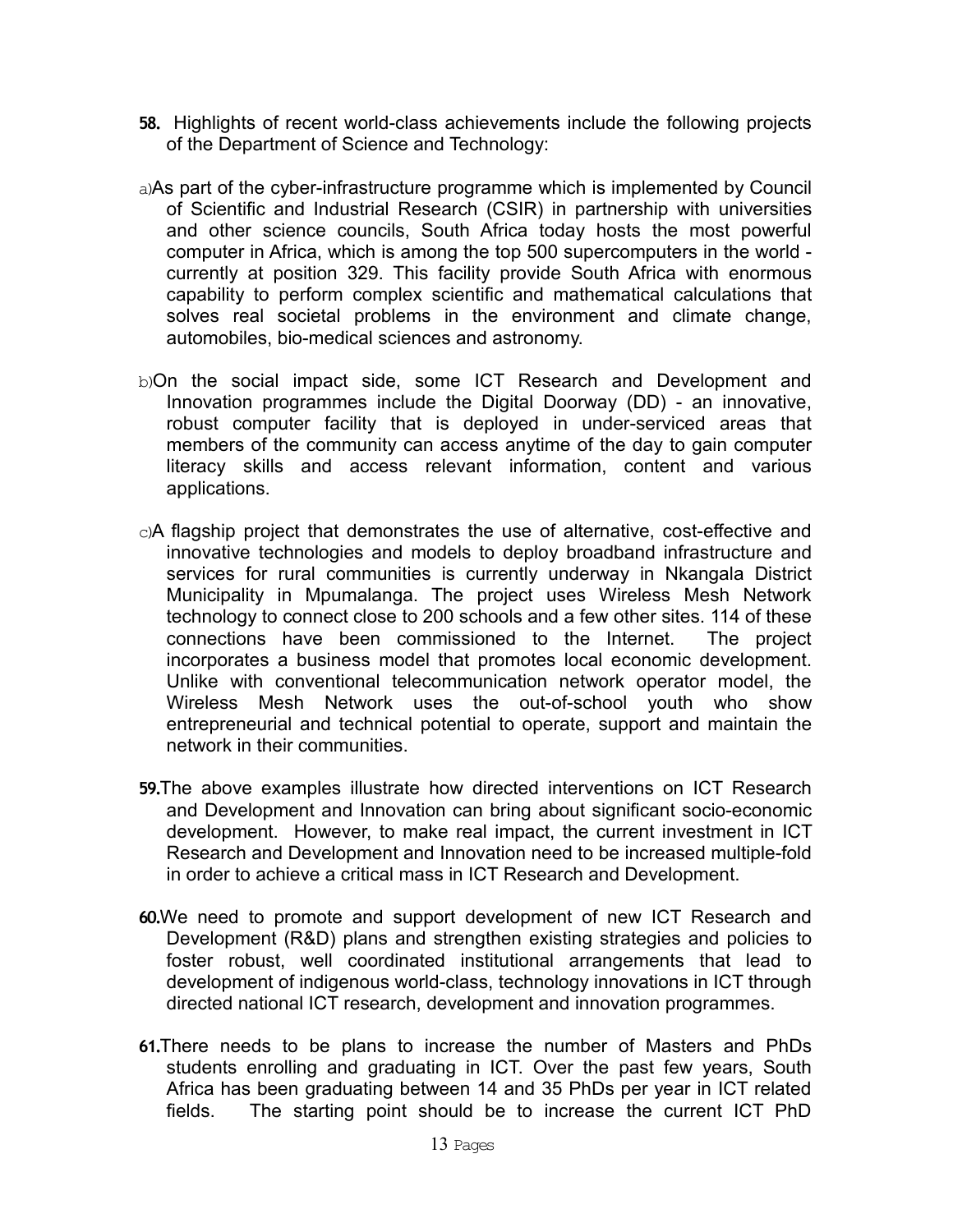production by 10 - 15 fold per year in order to enable critical mass of advanced ICT human capital.

- **62.**While ICTs are widely recognised as potent tools and enablers for socioeconomic development, South Africa still lacks adequate competencies, capacity and capabilities and hence the continued reliance on imported ICT products and services. If the status quo persists, the real impact of ICTs on economic growth will not be realised. This because there is enough evidence-based studies that show that the world's advanced economies have achieved their status largely because they have adopted and implemented policies that support technological (in most case ICT) innovation based on strong research and development capabilities.
- **63.**The Science and Technology Department is currently finalising development of a long-term ICT Research and Development and Innovation (RDI) implementation roadmap. The roadmap is being developed in conjunction with CSIR and with inputs of all relevant stakeholders in the National System of Innovation.
- **64.**The ICT RDI roadmap, which will encapsulate short, medium and long-term implementation plans, seek to enable increased public and private sector funding for ICT RDI, definition of new, niche and strategic ICT focus areas for directed Research and Development aligned to government priorities, and a growing pipeline of RDI human resources, especially at Masters and PhD level. The roadmap will also provide concrete key performance measures, outputs and expected outcomes.
- **65.**High impact national programmes such as the digital switchover will facilitate local and international investments in ICT research and development. As a crucial part of the National ICT Policy research, development and innovation strategies and plans would enable a coherent and increased public and private investment in the ICT by providing mechanisms to forecast technology developments in targeted areas; attracting foreign direct investment (FDI) from ICT multinational companies; and identifying critical areas that must be developed to meet South Africa's socio-economic objectives.
- **66.**Within the framework of the National ICT Policy, South Africa will overcome the "Digital Divide" by leveraging advances in ICT to address socio-economic challenges and thus create "Digital Advantage". Through sound investment and effective coordination of ICT RDI activities, the following conditions will be established:
- a) advanced human capital and strong institutional capacity, enabling critical mass for research in focussed ICT domains;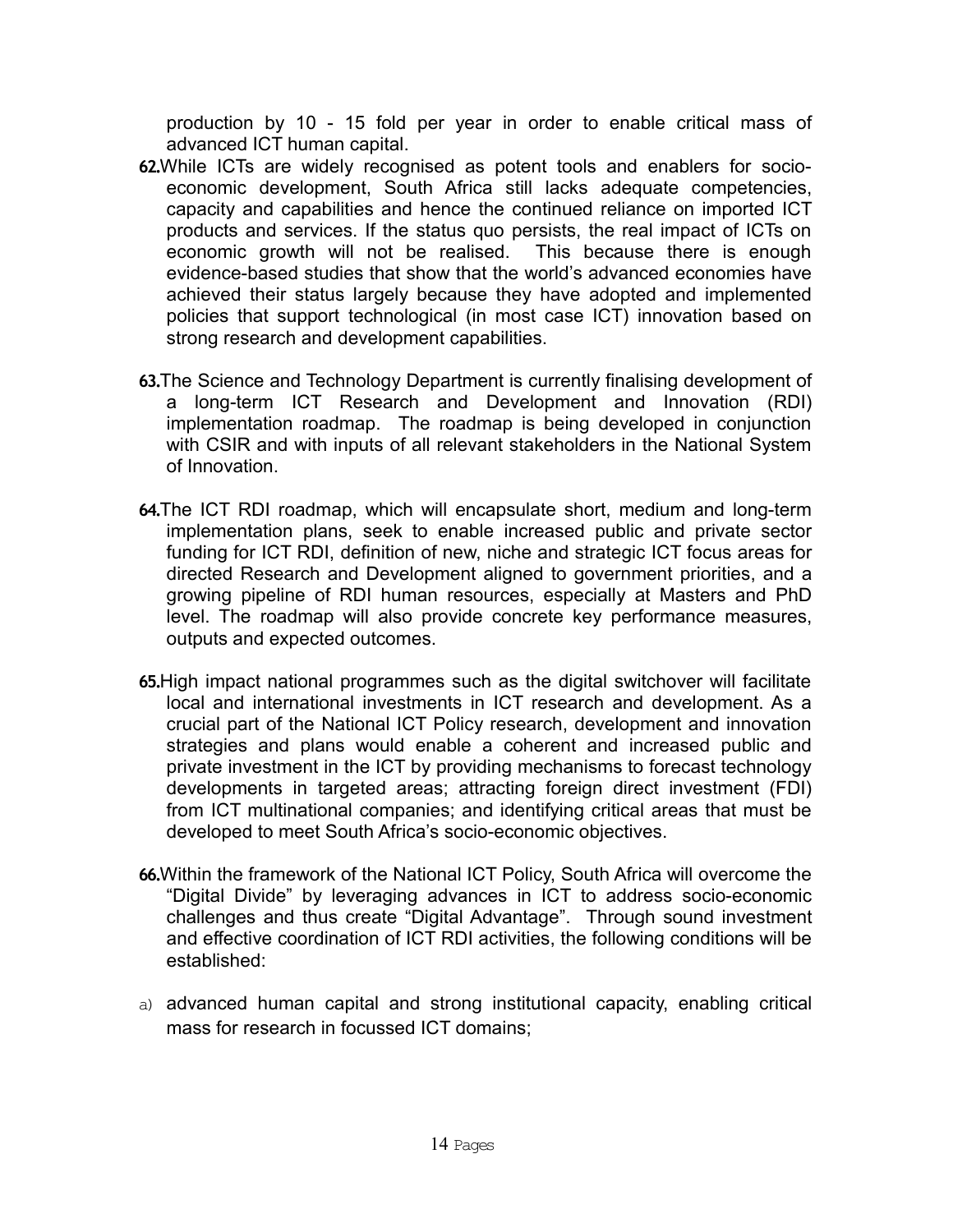- b) a flourishing and growing high-tech ICT industry characterised by tight engagement with research communities, as well as fast uptake and promotion of research results and indigenous innovation;
- $\epsilon$ ) a healthy innovation ecosystem, in which research results flow unencumbered to government and industry to achieve impact in society;
- d) advanced ICT infrastructure connecting South Africa internally and with the world; and
- e) local content and applications that address local needs and also create export opportunities.
- **67.** The investments in ICT RDI must continue to support existing research programmes - and enable creation of new ones - leading to achievement of ICT Research and Development critical mass through appropriate funding for Research and Development in higher education institutions, science councils and research institutions.
- **68.** The building of research infrastructure; and attraction of foreign direct investment through various incentive schemes that will see large multinational ICT conglomerates setting up research and innovation facilities in South Africa - not just sales offices.

## C. **BROADCASTING INFRASTRUCTURE AND SERVICES**

- **69.** Various ANC Conference Resolutions and Policy documents capture the vision of a diverse South African broadcasting system - owned by the public, private and community sectors and reflective of the cultural, multi-lingual and demographic diversity and unity inherent in our society.
- **70.** The ANC has consistently upheld the notion that broadcasting operates at two levels. Firstly, it acts as a means to reflect the rich South African cultural heritage, provides voice to South Africans to participate in democratic dispensation as well as acting as an important platform for community involvement, education and entertainment. Secondly, as part of the ICT industry, broadcasting is an important economic sector that sustains the South African creative industries.
- **71.** Since the advent of democracy the ANC has been consistent in developing a policy environment that transforms the media sector to meet the broadcasting needs and wants of all the segments of the South African pollution. To this end television coverage has been extended to reach 92 percent of the population.
- **72.** Radio coverage now reaches 95 percent of the population. All official South African languages are now reflected albeit in a limited manner on both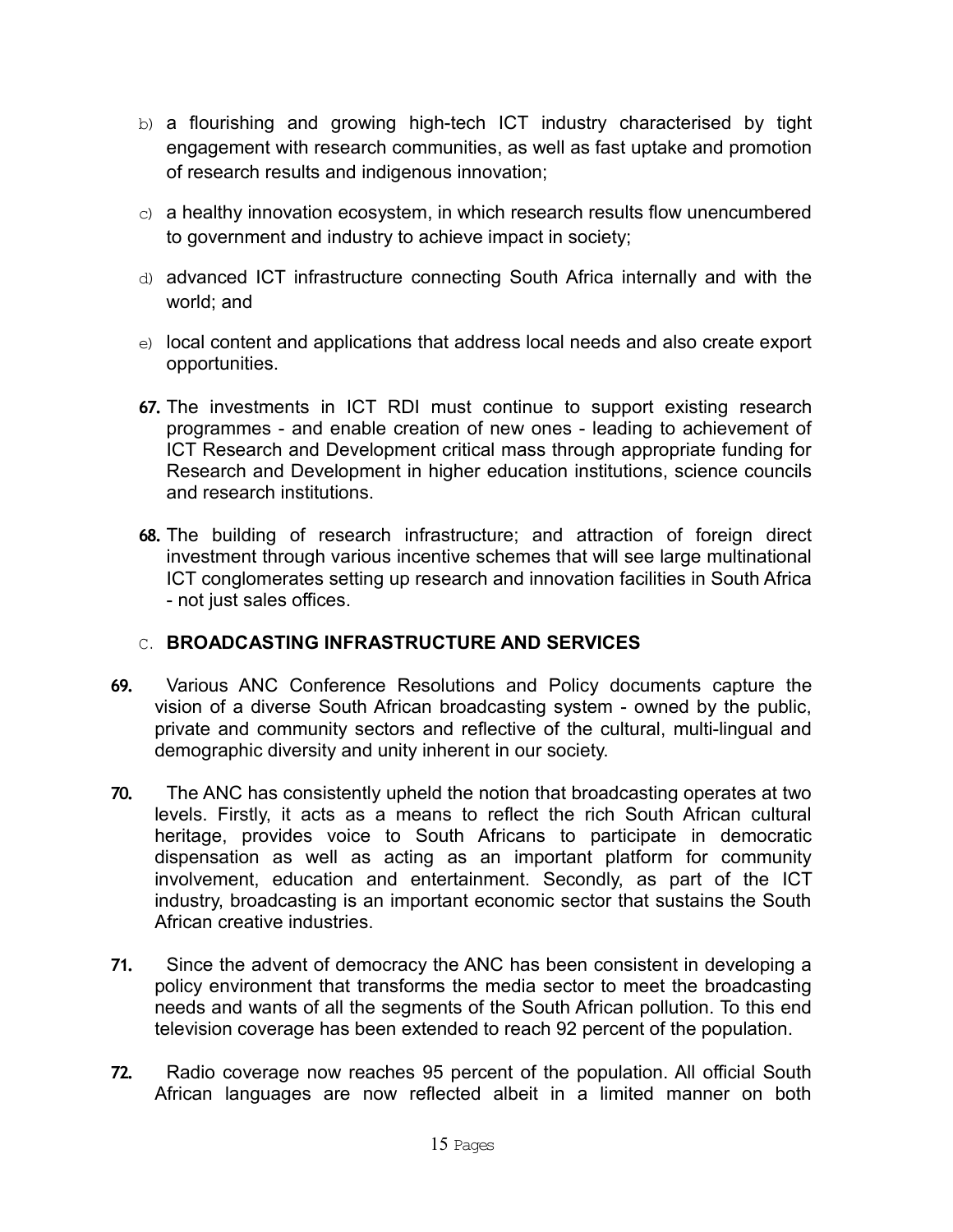television and radio. The public broadcaster and an array of independent commercial operators provide radio and Television services. All District Municipalities are served by an array of geographic and community of interest stations.

- **73.** Despite these achievements much still needs to be done to develop a broadcasting system that caters for all the needs of the South African population because of the inherent challenges facing the broadcasting system and the advent of digital terrestrial broadcasting. Some of the challenges requiring resolution include:
	- i. The public broadcasting system, beset by many structural, managerial and funding problems, needs to be restructured and repositioned to prioritise public service as opposed to the commercial focus that it has displayed.
	- ii. The 51st and 52nd ANC Conference resolutions on funding have not been implemented due in part to the failure to develop a public broadcasting model that is not reliant on commercial programming, failure to cost the mandate as well as different interpretations on the role of public broadcasting in government.
	- iii. The series of crises at the public broadcaster reflect a lack of leadership, lack of accountability and poor management. In confronting the crisis more emphasis has been placed on reporting processes without a corresponding attention to holding those responsible to account for the financial and organisational maladministration that has brought the public broadcasting institution to the crisis.
- **74.** Such a situation has prevailed because institutional structures responsible for oversight have not been effective. There has also been an overlap in oversight roles enabling he public broadcaster to forum shop.

## **Key Issues and Policy Proposals**

- **75.** The South African Broadcasting Corporation (SABC) must be restructured to prioritise public services in the digital age. As part of this process, the government must, in line with the resolutions of the  $52<sup>nd</sup>$  conference, increase it's funding of the SABC. This must be implemented progressively over a reasonable period.
- **76.** Government funding must be ring fenced to be targeted towards public programming such as indigenous languages, developmental and educational programming. In addition to government funding, the SABC requires a longterm sustainability strategy based on a people centred approach to public broadcasting.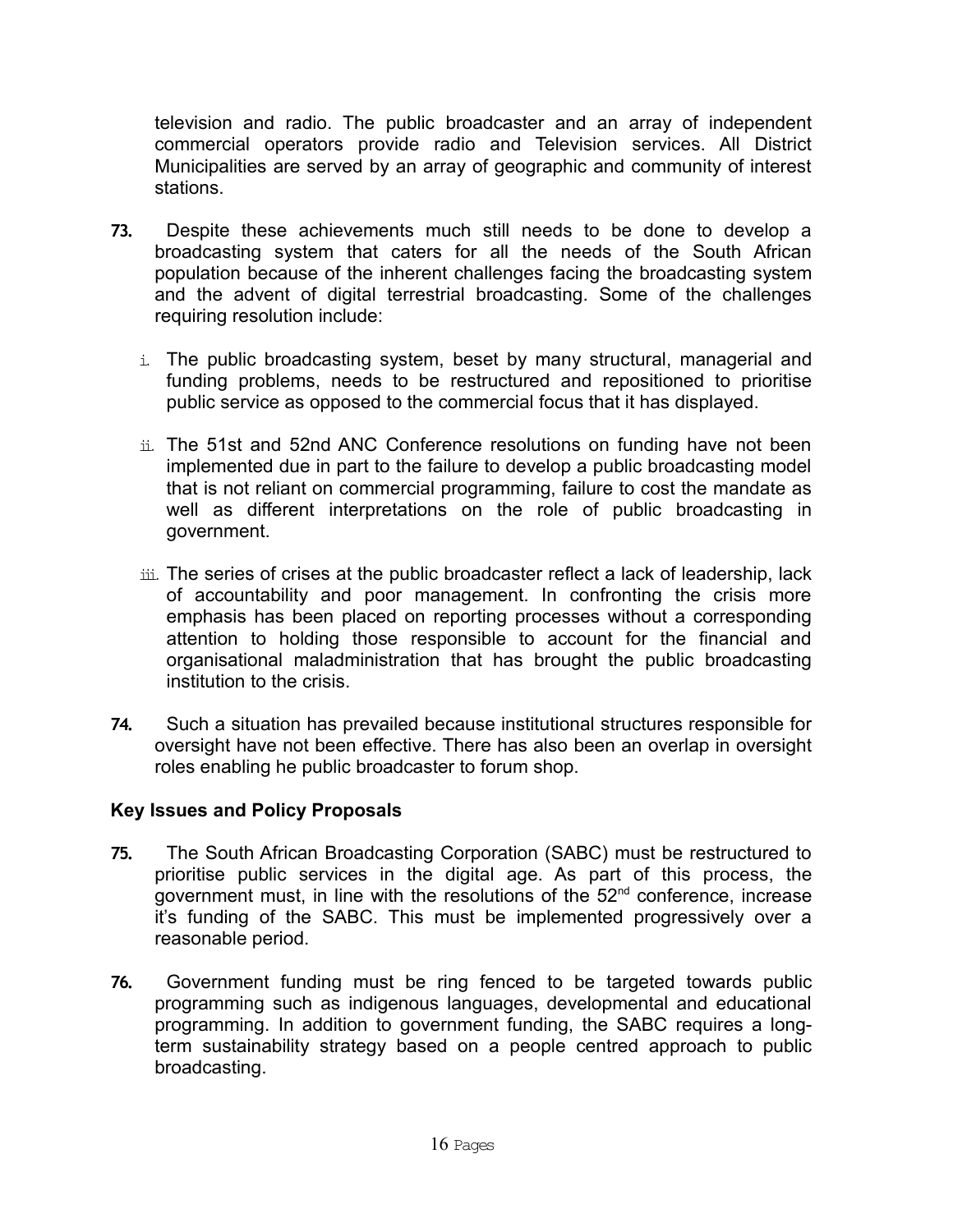- **77.** Programming that is supporting education, health, poverty eradication, rural development, crime prevention and other societal priorities are miniscule compared to programming that is entertainment based. Budgets devoted to developmental programming are reflective of the miniscule programming output targeting the developmental agenda. This needs to be revised as a matter of urgency.
- **78.** The public broadcasting system should not be allowed to lag behind the commercial sector in terms of technological innovations. In this regard any future strategy of the SABC must position the broadcaster as a leader in the uptake and usage of new technologies including Mobile television and Internet Protocol television.
- **79.** A stable corporate governance mechanism is required to provide long-term stability. These include strengthening the SABC's accountability to parliament, shareholder (government) and the public. The public ownership of the SABC is central to its existence and sustainability.
- **80.** Significant entry barriers remain in place in the pay commercial broadcasting sector. Regulation of this sector to enforce effective competition has not produced the desired competition. There is a need to relook at the behaviour of dominant players, access to premium content including sports rights and access to critical infrastructure by the competitors in this sector to enable the entry of new Pay TV services during the migration process, and new Free to Air players after switch-over in 2015.
- **81.** The commercial broadcasting sector is still dominated by foreign programming even though media consumption patterns have demonstrated beyond doubt the predominant preference of South African content. Local content quotas need to be reviewed for all tiers of broadcasting. Raising the production levels and values of the South African content will in turn require collaboration by the various governmental entities that are active in the cultural creative industries space.
- **82.** While broadcasting is delivered through ever changing technologies, it remains a content and cultural industry. In light of this strategic role of broadcasting, the current local content quotas at 55% for SABC 1 and SABC 2, 30% for eTV and SABC 3 and 10% for Pay TV services do not support our long term vision of a diverse South African broadcasting system - owned by the public, private and community sectors and reflective of the cultural, multi-lingual and demographic diversity and unity inherent in our society.
- **83.** Compared to other countries such as Canada, Australia and Nigeria, South Africa has one of the lowest content obligations in the whole world. Many countries continue to impose foreign content and ownership limitations of the media. In its approach to this matter, the ANC maintains that the broadcasting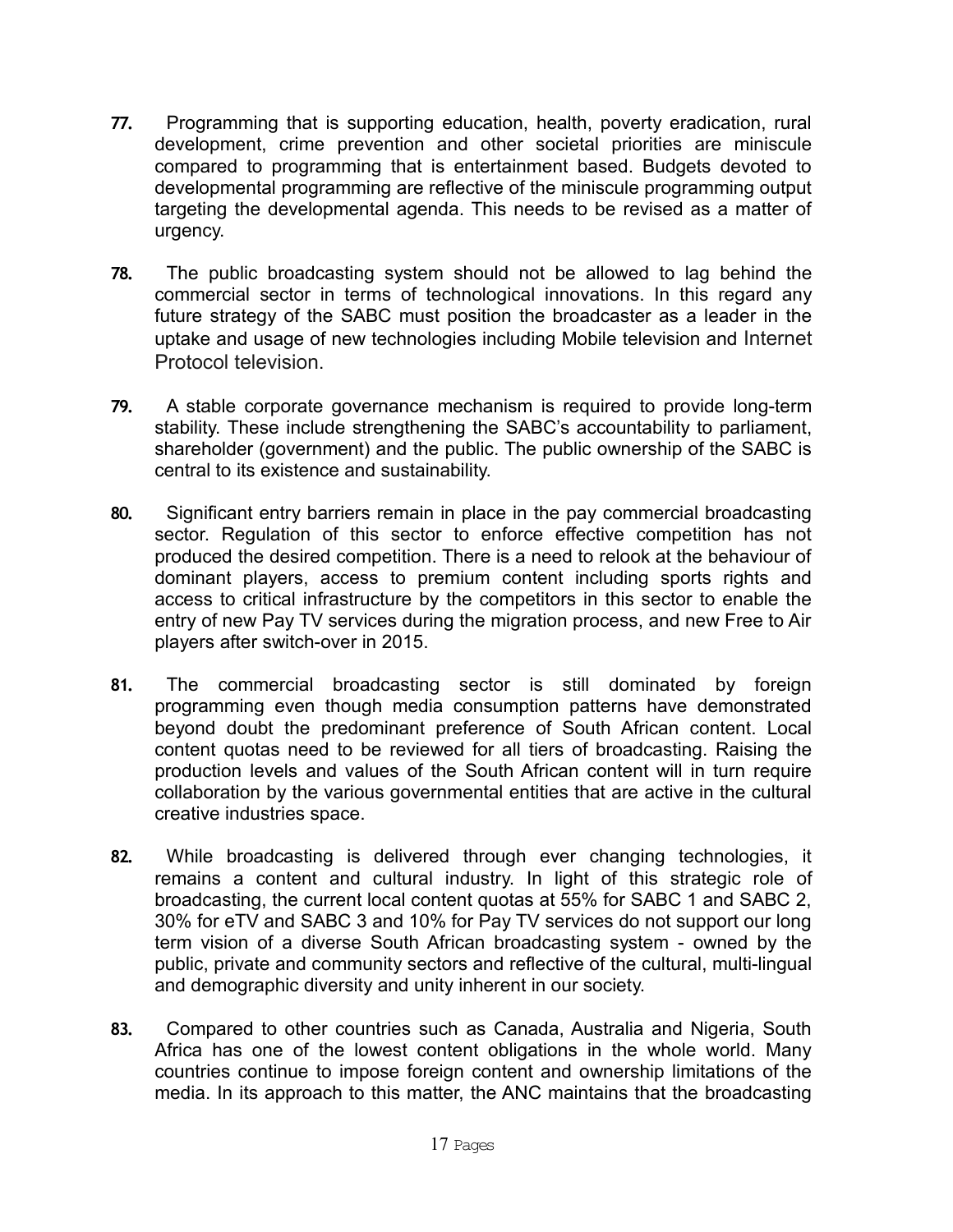policy review must prioritise national social and economic goals above private interests. In addition, the broadcasting policy must also provide a strategy to fast track the local content development industry. The review of local content quotas must be aligned to this strategy.

- **84.** Much still needs to be done to ensure that the community-broadcasting sector is reflective of the communities they serve in terms of directorship, management and programming. There is a need for concerted action to ensure a fair representation of women, the workers, and people with disabilities, children and the aged. Programming offered by the community sector still need to be diversified to cater for the special needs of these strata while also contributing to community development and upliftment.
- **85.** The capacity of ICASA to effectively regulate in the public interest still shows limitation occasioned by funding constraints, skills shortage and confusion on the means and ways of achieving effective regulation. There is an overriding need to boost the capacity of the regulator to effective monitor the broadcasters in order to enforce licence conditions and regulations.
- **86.** The analogue system of broadcasting must be switched off by 2015 and a digital terrestrial system should be built to replace it. This will require considerable funds to maintain the penetration levels that have been achieved to date. Given its immense public benefits, Digital terrestrial television (DTT) should be treated as a service with wider implications beyond the ICT sector and broadcasting.
- **87.** The terrestrial digital way of distributing and accessing the television broadcasting services presents a fresh opportunity for South Africa to realise the policy ends that are defined in the broadcasting environment. There is a need to review the broadcasting system and policy framework in its entirety before 2015, to identify the gaps and barriers that have prevented the realisation of some of the important goals as well as plan for new services. This should culminate in a new forward-looking broadcasting policy to coincide with switchover by 2015.
- **88.** Government must ensure that such a review is open to participation by all segments of the South African population and outcomes informed by their needs. As such DTT should be present an opportunity to create a new industry that is owned and controlled by South Africans. The manufacture of Set-Top-Boxes (STBs) should be linked to a long-term vision to manufacture Integrated Digital TVs (IDTVs) for local and external markets. More emphasis needs to be placed on the inter-operability of STBs on both pay TV and free to air to address consumer and competition needs.
- **89.** For government to promote a new manufacturing environment, the current tariffs should be reviewed, as they do not protect vulnerable industries. Digital broadcasting should be implemented as soon as possible in order to accelerate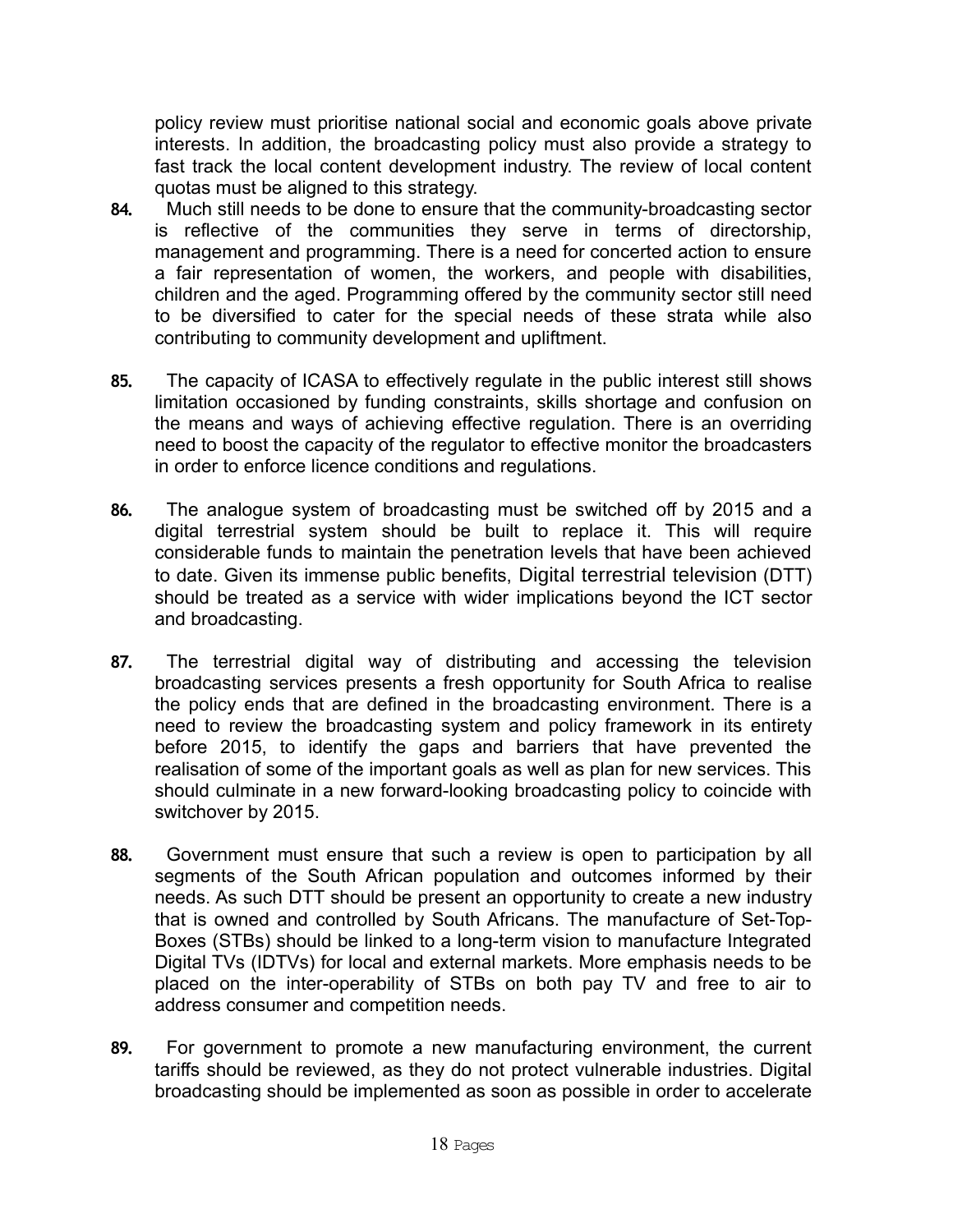the release the of "digital dividend" spectrum. The International Telecommunication Union recognises that the Digital Dividend is to be allocated to new broadcasting services, wireless services, mobile broadband, public emergency and other services.

**90.** The broadcasting policy review should create a regulatory framework for satellite services uplinking in the country as well as those that uplink outside our borders. Appropriate public broadcasting obligations should also be imposed on commercial services, Pay TV and Free to Air Services (FTAs) to ensure that public frequencies benefit more than just the owners and operators.

## D. **PRINT MEDIA TRANSFORMATION**

- **91.** In 1992, the ANC adopted a Media Charter that set out the organisation's commitment to the creation of an environment that promotes media diversity and media freedom. Over the years, the ANC has successfully introduced legislation to promote and protect media freedom. At the same time, various interventions were introduced to promote media diversity. The later include the creation of the Media Development and Diversity Agency to support community media and small commercial media outlets.
- **92.** The print sector is still dominated by four big players, namely Naspers, Avusa, Caxton and the foreign owned Independent Group. These companies also dominate the entire value chain of the market especially printing, distribution and advertising. This integration and the very market structure is perhaps the biggest barrier to market entry and potentially shows possible anti-competitive behaviour. Other mainstream media players include the M&G Media and TNA Media. Then, exist a number of small commercial print and community print media, who all face the challenge of sustainability.
- **93.** Over the years, the ANC has remained resolute that the media including print media patterns of ownership, management and content must reflect the democratic dispensation ensuring the freedom of expression freedom of expression, which includes freedom of the press and other media; freedom to receive or impart information or ideas; freedom of artistic creativity; and academic freedom and freedom of scientific research.
- **94.** We have consistently maintained that the freedom of expression does not extend to - propaganda for war; incitement of imminent violence; or advocacy of hatred that is based on race, ethnicity, gender or religion, and that constitutes incitement to cause harm. We have also insisted that freedom of expression which includes the freedom of press and other media does not supersedes human rights and other rights enshrined in the South African Constitution and the Bill of Rights.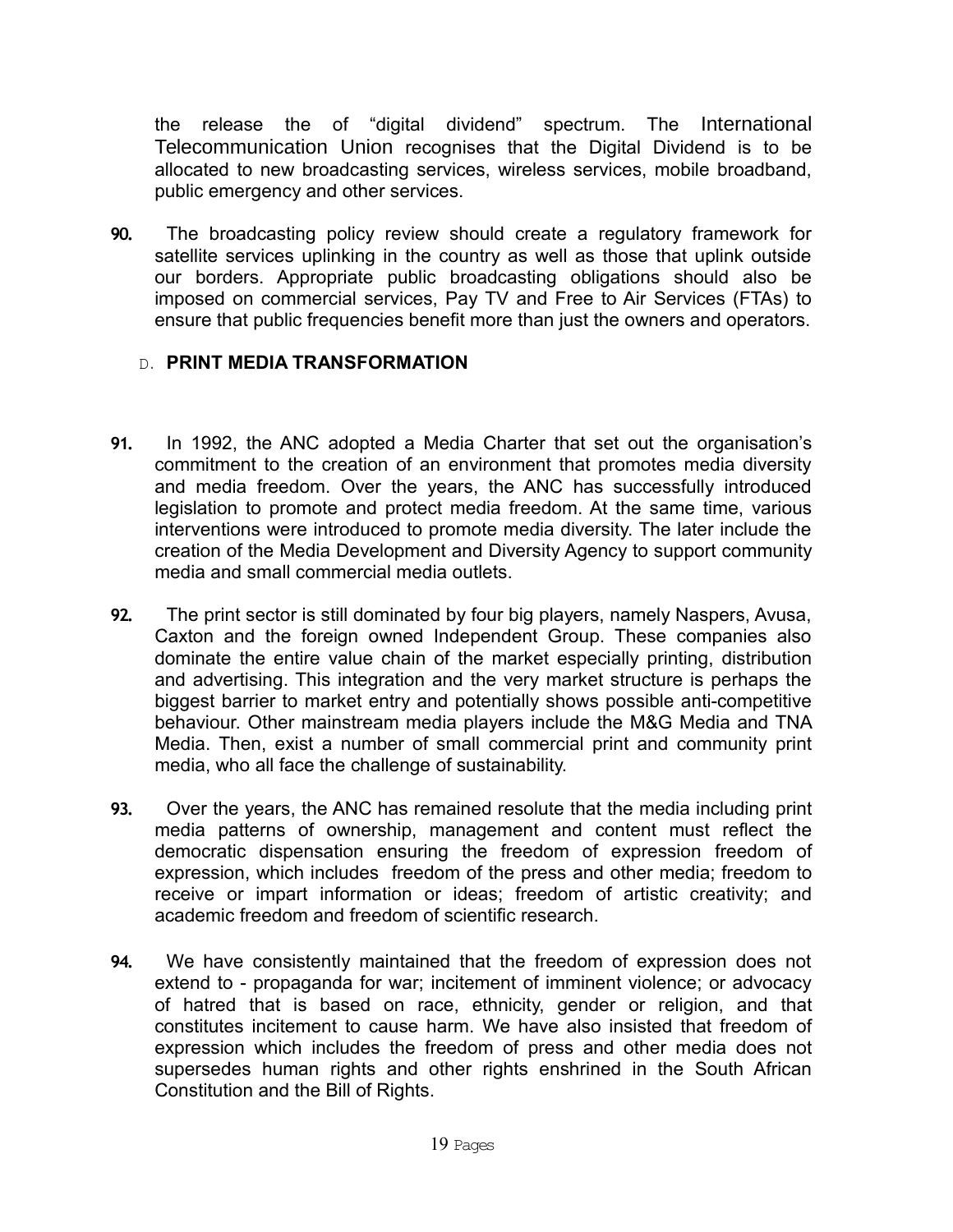- **95.** Despite protestations and evident denial, the print media existed for many years as one of the pillars of the apartheid super structure providing rationale and intellectual support to apartheid system. Whatever progressive media fought for the democratisation of society was initiated and linked to mass democratic movement led by the ANC.
- **96.** The apartheid patterns and behaviour that treat South Africans in an unequal and discriminatory manner sometimes manifests in some of the conduct of the print media in the content, coverage, distribution, management and opinions. Despite denials, this is natural, such attitudes and practices need to be confronted for the media to be a mirror of the present democratic dispensation. The reality arising out of this situation is that the majority of South Africans do not have media that report and project their needs, aspirations and points of views onto the national discourse.
- **97.** Recent reports from the Media Development and Diversity Agency and the Print Media of South Africa indicate that despite changes that have taken place since 1994, regrettably the facts are that the average black ownership in South Africa mainstream print media to date is 14% and women participation at Board and management levels is at the diminutive 4.44%.

## **Key Issues and Policy Proposals**

- **98.** The ANC needs to review its own Media Charter to take into regard the developments that have taken place since its adoption, strides that have been made in realizing the rights enshrined in it as well as the emergence of new technologies.
- **99.** The ANC remains committed to a media climate that is free from vested political and commercial interests. This has been our guiding principle in all the engagements and ongoing discussions on the media transformation and accountability. Within this understanding, the ANC reaffirms the need for parliament to conduct an inquiry on the desirability and feasibility of a media appeals tribunal within the framework of the country's Constitution that is empowered to impose sanctions without the loss of any constitutional rights.
- **100.** The envisaged parliamentary process should reinforce the South African Constitution Act 108 of 1996; review the existing media accountability mechanisms; balance the individual's rights to dignity and freedom of expression and freedom of the media; and review the privacy laws as well as those dealing with libel and defamations.
- **101.** The departure point of the ANC is that South Africans must enjoy the freedom of expression in the context of a diverse media environment that is reflective of their situations and daily experiences. Accordingly, the following must be introduced to encourage media diversity: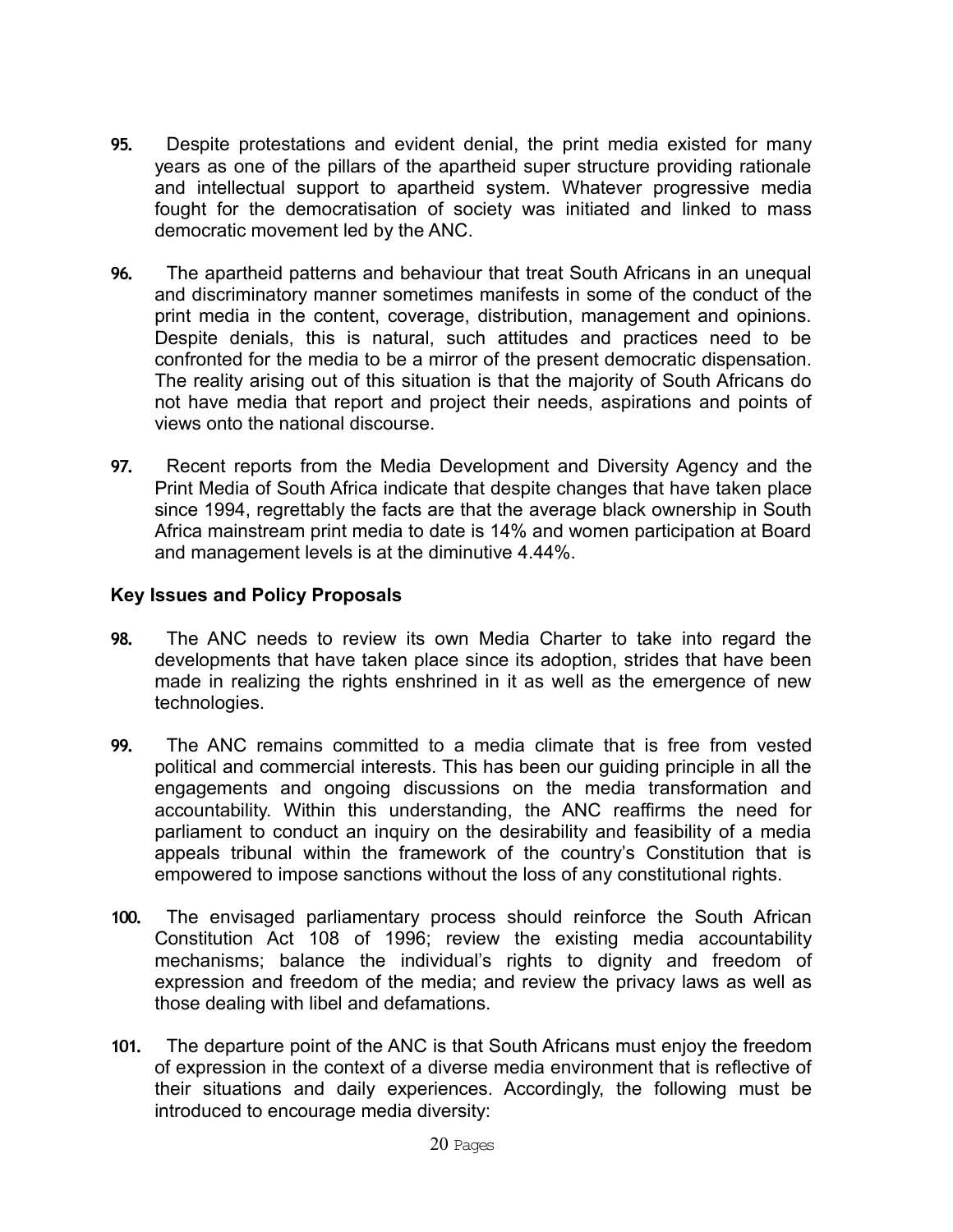a)Introduction of an economic empowerment charter to promote Broad Based Black Economic Empowerment in the sector. Amongst others, the Charter should address the availability of print media in the languages South Africans speak and communicate with.

b)Strengthening the MDDA to support more community and commercial entities.

c)The Competition Commission should focus on anti-competitive practices within the sector.

## E. **POSTAL INFRASTRUCTURE AND THE POST BANK**

- **102.** The postal infrastructure plays a significant role in the socio-economic development of the country. The ANC through its government has over the years pursued efforts to stabilise the Post Office through a range of interventions, including the allocation of financial and other resources for the State Owned Enterprises to meet its obligations.
- **103.** The postal network has been expanded to reach 2 400 outlets. The rebalancing of the postal infrastructure to ensure that 1 postal outlet serves a maximum of 10 thousand South Africans. This re-balancing exercise seeks to redress the imbalances between the urban and rural areas of the country.
- **104.** Part of the strategy is to achieve universal access, including the rollout of addresses and other services to under-serviced urban and rural areas. Through its massive and extensive network the Post Office act as a pay point for many government services including municipality bills and traffic fines. This contribution helps alleviate backlogs in the delivery of services to the people which is the central trust of our National Democratic Revolution.

## **Key Issues and Policy Proposal**

- **105.** The National Address System should prioritise the rollout of addresses to informal settlements and rural areas to ensure addressability for all households to achieve economic inclusion.
- **106.** The existing government's financial support for infrastructure re-balancing including the rollout of the National Address System should be continued.
- **107.** Progress is being made to transform and corporatize the Post Bank as a preferred bank of choice for the poorest people in urban and rural areas. However, more work is needed to establish a sustainable mechanism for the Post Bank. The Postal Infrastructure and the Postbank are needed for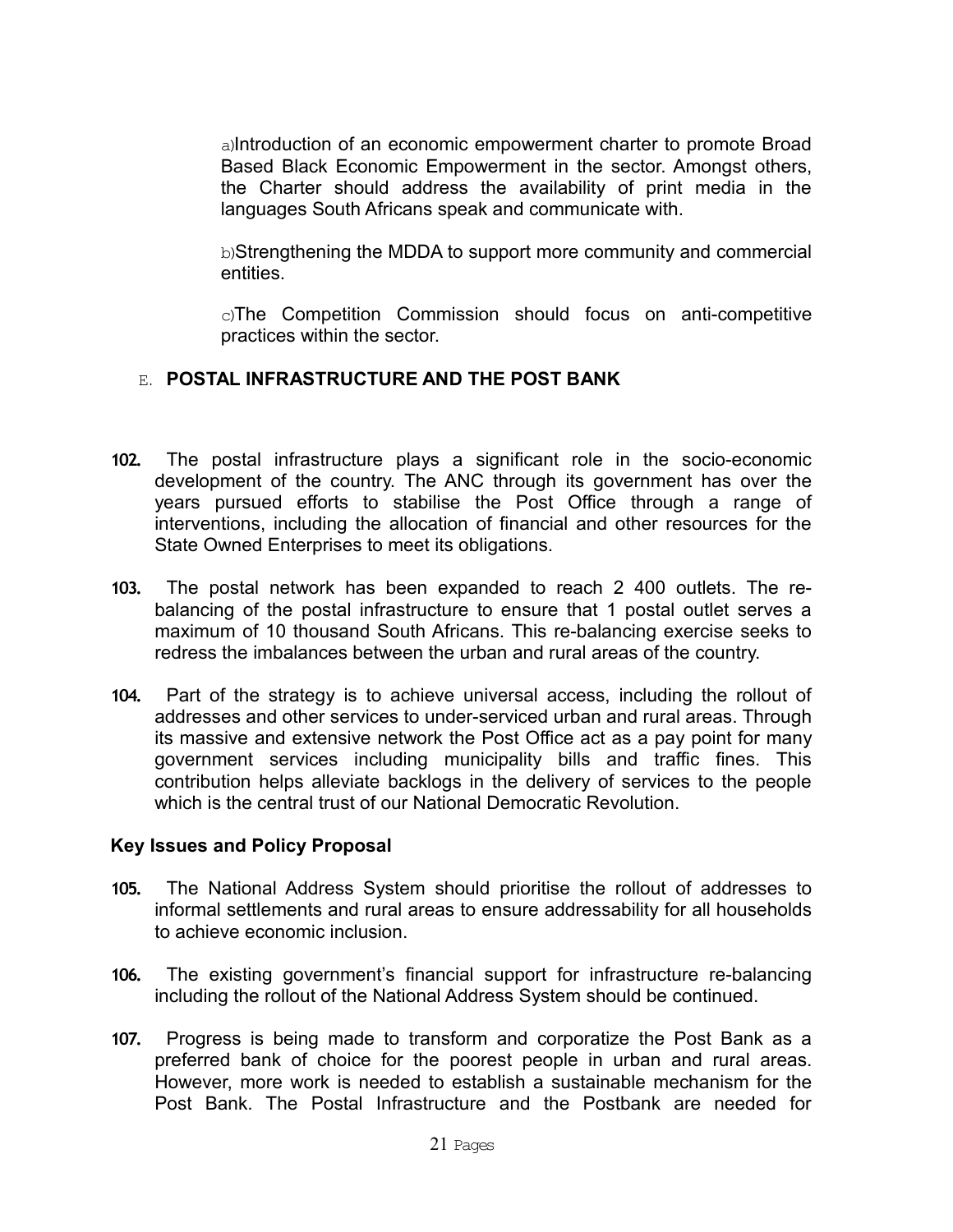government to deliver services to the people. As such, ownership of the Post Office and the Post Bank by government should be linked to efforts to ensure that the two institutions are sustainable. A State Bank should not only be defined in terms of ownership, but in terms of the services that are delivered by the Postbank.

- **108.** To achieve this, government should introduce policy guidelines to direct opportunities to the Post Bank as a bank of first choice of government and a primary platform for government and citizens' transactions. Over the next ten years, the Post Office should continue with the exclusive rights to all letters up to 1kg.
- **109.** This is in line with the Postal Licence Act of 1998 which confers South African Post Office (SAPO) exclusive rights and privileges to be the monopoly on the provision of the basic letter service up to 1kg in order "to offset the cost of providing a basic service in low-density, rural or uneconomical areas," as is a common practice globally.
- **110.** The challenge however is that the advent of emails and SMS has led to reduction in mail volumes. This has lowered SAPO profitability for reinvestment in under serviced areas and to rollout the infrastructure. Directing opportunities to Post Bank and Post Office will strengthen revenue diversification and provide a viable alternative for offsetting the cost of services to the under serviced and marginalised areas.
- **111.** In the view of the ANC, the postal market is not ready for liberalisation. Evidence in the courier market point to local and international courier companies paying more attention to the lucrative urban areas to the detriment of the rural and peri-urban areas who can get services based on internal market cross-subsidization.
- **112.** The ANC acknowledges that the decision to protect the exclusivity of the Post office should not compromise the provision of affordable, quality services. ICASA, as a regulator, need to be strengthened with the necessary capacity to regulate the postal market.
- **113.** Strengthening ICASA as a regulator also has to address policy gaps to improve postal regulation efficiency and effectiveness in reserved and unreserved postal services. This includes courier services, courier brokers and extraterritorial offices of exchange. Extraterritorial offices of exchange refer to international mail houses sending mail either electronically or physically to entities in South Africa. Of concern are illegal operators and broader transformation issues in the sector.
- **114.** Postal infrastructure is important in the ongoing efforts to promote regional integration. National policy should clarify approach to the regulation of cherry picking behaviour of international courier companies. The current practice to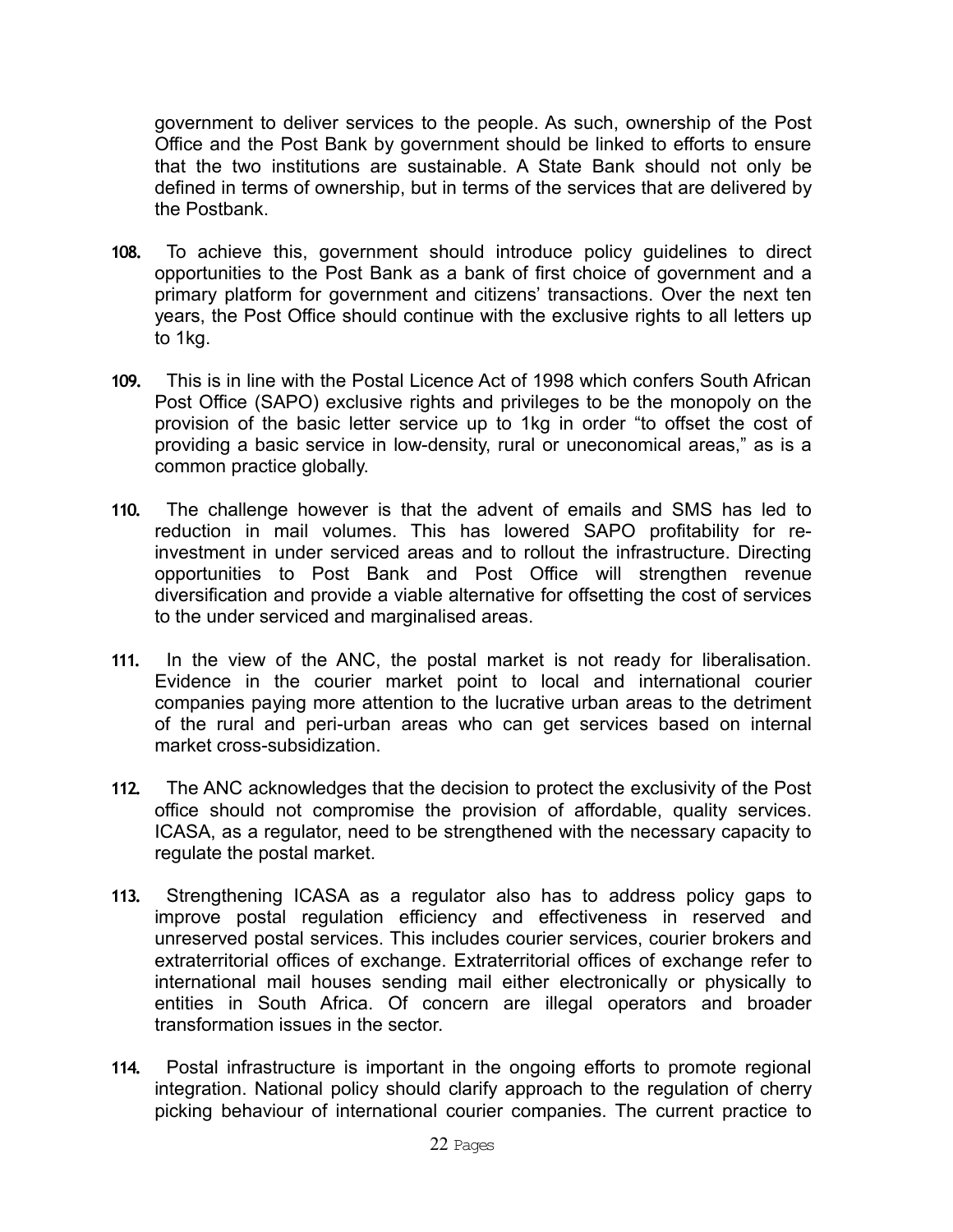dump international mail on the South African Post Office infrastructure without paying anything has a long-term detrimental effect on the sustainability of the South African Post Office. A policy to curtail this practice should be implemented by government. This will include compliance with the international tariff regime.

**115.** All three spheres of government must be encouraged to use the South African Post Office. For its survival, the postal market must continue to expand infrastructure that will be used in the distribution network. The connected Community Service Network must also diversify services to integrate online services. To this end the South African Post Office must be supported to accelerate evolution and migration of traditional postal services to e-services using innovative technology platforms and electronic channels.

# F. **ICT AND IMPROVING ORGANISATIONAL EFFECTIVENESS AND EFFECIENCY**

- **116.** The ANC has often been in the forefront of strategies to engage with the reality of the information and communication revolution. It regularly uses research and opinion surveys to aid its elections strategy development, while at the same time emphasising internal communications and discussions through organs such as *ANC Today*, *NEC Bulletin*, *Umrabulo, and* various provincial ANC publications and direct communications (door-to-door visits, mini rallies, sectorial meetings) with its mass base.
- **117.** The innovative use of 'new media' was particularly evident during the 2009 elections campaign, pioneered by the ANC Youth League and is one of the explanations for the concerted outreach to young and first-time voters.
- **118.** The engagement on the issues of communications remains an important part of ANC organisational strategy, as recognised by the extensive resolution from the 51st and 52nd National Conferences. The issue of ICT in the ANC has also arisen in the context of discussions about organisational design and modernising the operations of the movement.
- **119.** Problems with the ANC membership system since the re-establishment of the ANC as a legal movement in 1990, have demonstrated the need for a system overhaul. Not only is our membership system inefficient (long waiting periods for membership cards, problems of renewals, etc.), but it also poses a serious risk to the ANC, since the system can easily be manipulated.
- **120.** Assessments of the membership system indicate that there are a number of challenges in the 'membership system value chain' that can be classified as information systems and technology problems. In addition to organisational processes and systems, there are a host of other areas, where we have only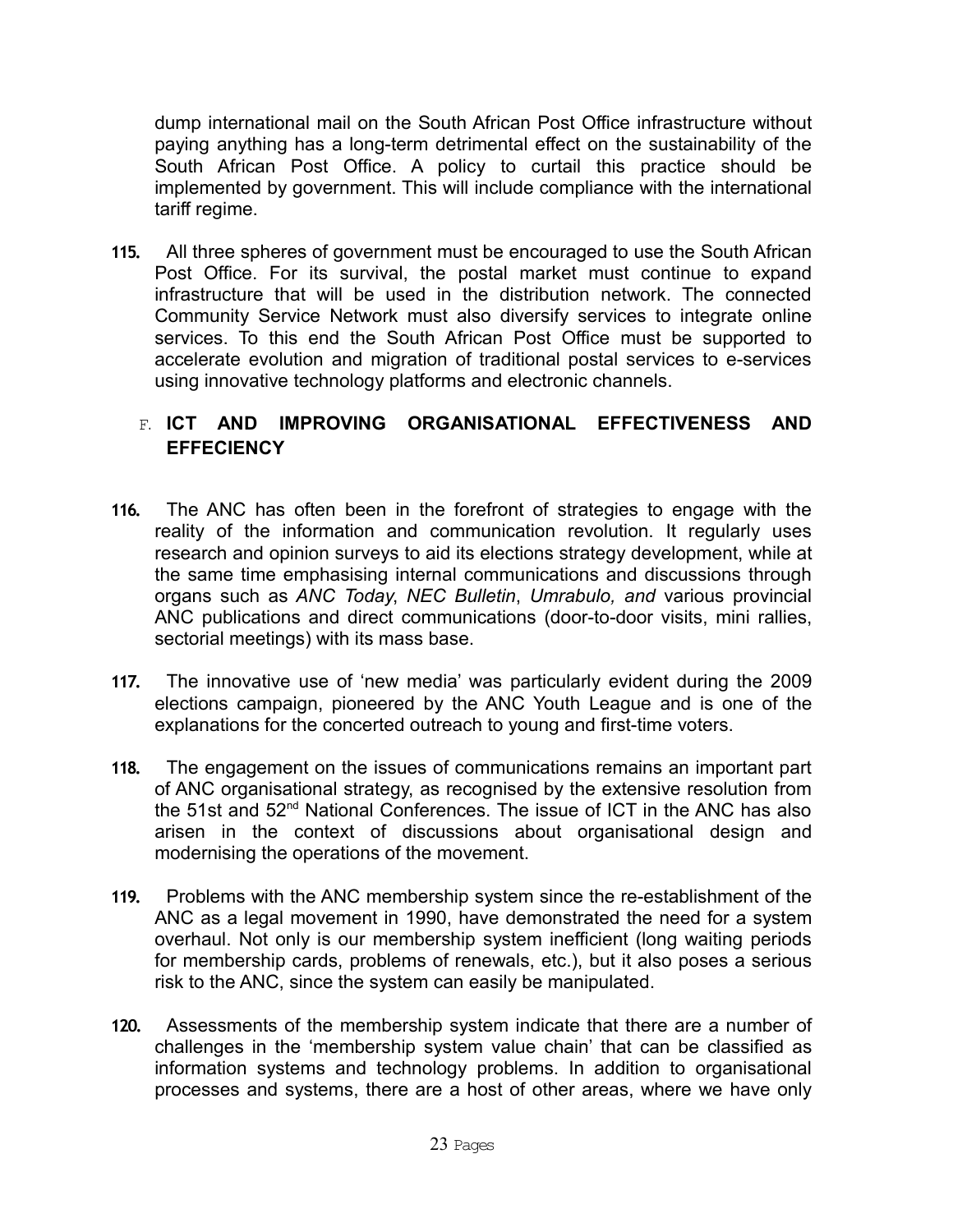scratched the surface in terms of using information and communication technology to improve organisational effectiveness.

**121.** For example, the 51<sup>st</sup> National Conference Resolution, reaffirmed by the subsequent national conference and national general councils, called for all ANC regional offices and branches to be connected to the internet, so as to aid internal communications and improve efficiency.

## **Key Issues and Policy Proposal**

- **122.** Though some progress has been made, we still have not fully implemented the Stellenbosch Conference resolutions. To date all ANC provincial offices have internet access albeit with slow connectivity. Only four provincial offices have their own website pages, namely: Gauteng, Limpopo, KwaZulu-Natal and Mpumalanga. Northern Cape has encountered problems in setting up their website.
- **123.** At this stage there is a problem with the connectivity of regions and only a handful of ANC branches have offices, and communications between upper structures and branches are still very much in the twentieth century (faxes, branch mail slots in provincial and regional offices which must be collected in person, letters delivered by organisers or REC members, etc.).
- **124.** To promote usage and universal access to information and communication technologies amongst ANC members and the citizenry, the ANC should:
	- a) Advocate for and monitor the achievement of universal access to ICTs, issues of affordability and expansion of broadband, through its organisational structures and government.
	- b) Ensure that its members are encouraged to understand the advantages of ICTs, and that they empower themselves through attaining e-skills.
	- c) Encourage branches to use ICT in communicating with individual members, including bulk SMS and sending emails on branch and regional activities. In addition the ANC website should be used to communicate with members and the public.
	- d) Develop and expand use of social media to engage with especially younger members.
- **125.** The ANC needs to improve the ANC membership system, learning from other institutions that also have mass membership systems, including:
	- a) Creating a secure online system for applying and paying for membership, as an option for those who have internet access.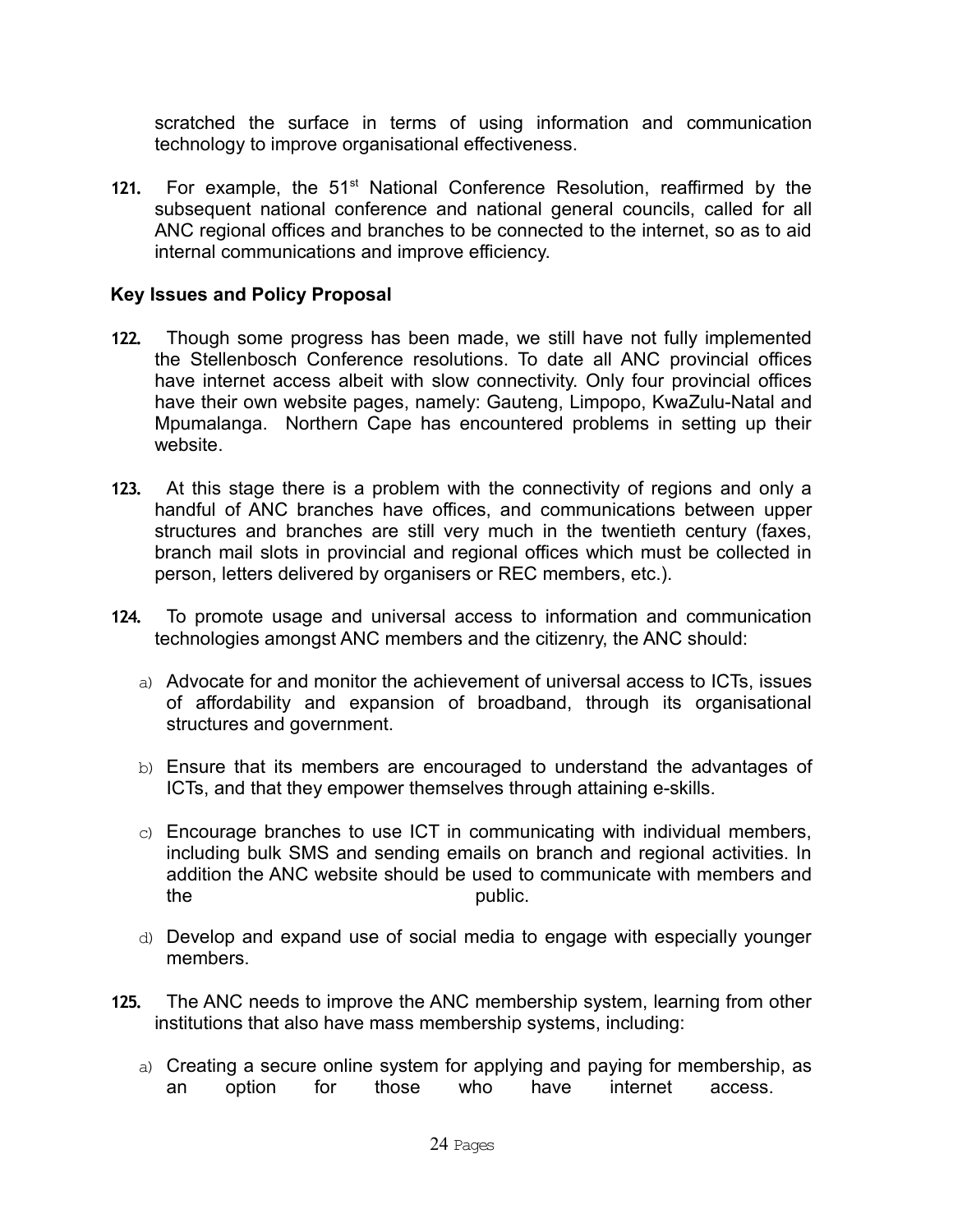- b) A secure SMS based system for applying for and paying for membership as an option for those who have mobile access.
- $\circ$ ) Immediately improve security of ANC membership system and databases to make them less open to manipulation, especially towards conferences, and consider the use of biometric technology.
- **126.** We should not abandon our wish for connectivity of branches and regional offices:
	- a) "One branch, one connected office by 2015" NGC campaign and programme, with an implementation and funding plan to achieve this must be vigorously pursued.
	- b) Whilst branch offices may serve many organisational functions, branch level connectivity should not be dependent on a physical office. Already many of our members in almost every branch use their cellphones for personal emailing or web browsing.
- **127.** We should see technology and ICT in particular as an enabler, not a substitute for traditional organising and campaigning methods. Sending SMSs, emails and other forms of messages to ANC members and voters can be useful, but it should not substitute direct engagement methods such as door-todoor work.
- **128.** The ANC should continue to struggle for the sharing and participation of the poor and the marginalised sector of our communities to be active participants and beneficiaries of the opportunities created by the digital economy consistent with the goal of pursuing economic growth, development and redistribution so as to achieve a better life for all which is one of the key tasks of our National Democratic Revolution.
- **129.** The ANC needs to strengthen and develop its capacity to stimulate demand to increase broadband usage and uptake by generating relevant content, across different communication mediums and for different target audiences. This includes its online presence, improving its research and monitoring capacity, strengthening forums for ideological and policy reflection such as ANC Today and Umrabulo, and developing writing skills, communications skills, skills relating to website and social media development amongst its cadres and leaders.
- **130.** There is a need for a fresh beginning to bring into the fore a coherent framework, an institutional arrangement that enhances collaboration and effective planning and oversight within the ANC and government communication. The current status quo makes it difficult for the ANC to provide necessary oversight and to evaluate and measure communication impact of critical government institutions.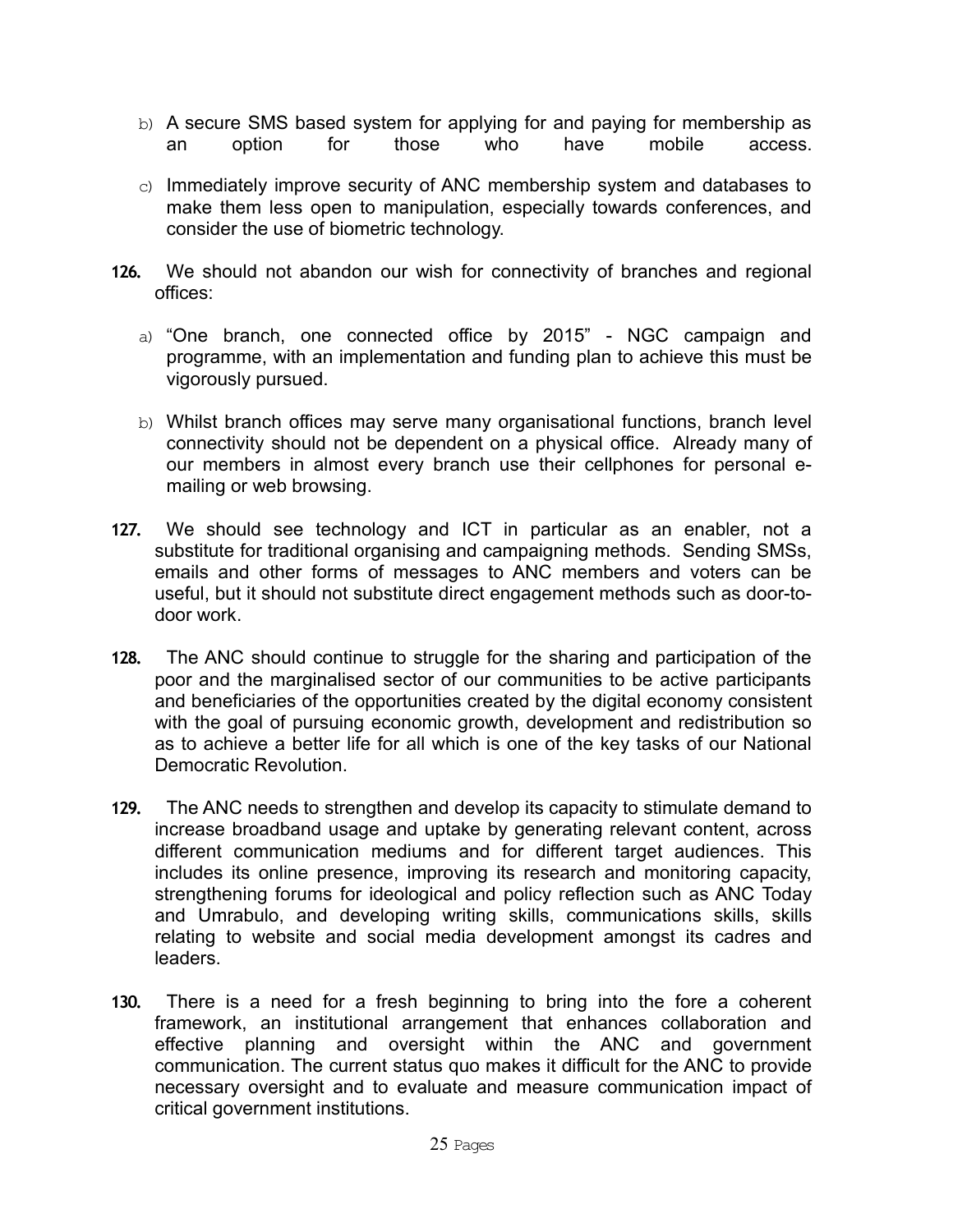- **131.** The ANC needs to develop its own ICT policy and strategy to drive its administrative and political systems. The said ICT policy and strategy must encompass the overall training of ANC staff and leaders starting with the branches. The ANC further needs to strengthen and develop its capacity to manage its own internal IT systems. The IT must have a political champion to drive the ANC ICT policy and strategy including overseeing the implementation. The proper authority regarding the IT should be located within the Communications Unit to champion roll out and connectivity of ANC regions and branches, to develop and strengthen ICT platforms, manage membership system, including managing all conference registrations, and the like.
- **132.** Communication is an ongoing exercise that requires continuous interaction and forward and backward engagement. To strengthen the information sharing value particularly since developmental stories do no appeal much to the mainstream media no edition of ANC Today should go on publication without an article from a minister highlighting their department's programme, progress and achievement with regard to the implementation of the ANC's programme of action in government. This must be mandatory.
- **133.** The ANC Today should further be a publication of choice for engaging, responding and debating current issues related to and or affecting the ANC. As part organisational discipline leaders of the ANC should desist from discussing ANC issues outside of the ANC structures and forums. ANC Today is one such a forum and original articles generated from it do migrate to mainstream media after serving to educate and inform primarily our membership and support base.
- **134.** The ANC's communication machinery and effectiveness as the ruling party is as strong as the ANC government's communication machinery and effectiveness. There is notable weakness in coordinated and streamlined government communications that has resurfaced in recent times which has had a negative bearing on how the ANC communicates and preforms on matters related to governance and service delivery.
- **135.** For instance, the ANC government service delivery records are not easily and readily communicated to influence and set the media agenda and thus do not form basis of dinner table and general media and social discussions. This is clearer during service delivery protests when in some instances people burn recently built and or refurbished schools, clinics and public libraries in the protest against lack of service delivery.
- **136.** The lack of government communication was also clearly evident during the recent national and local elections when it was left solely to the ANC campaign to highlights the ANC government achievements, contextualise the nondeliveries, where they existed, and still continued to battle for re-election in order to continue pursuing the ANC transformation agenda.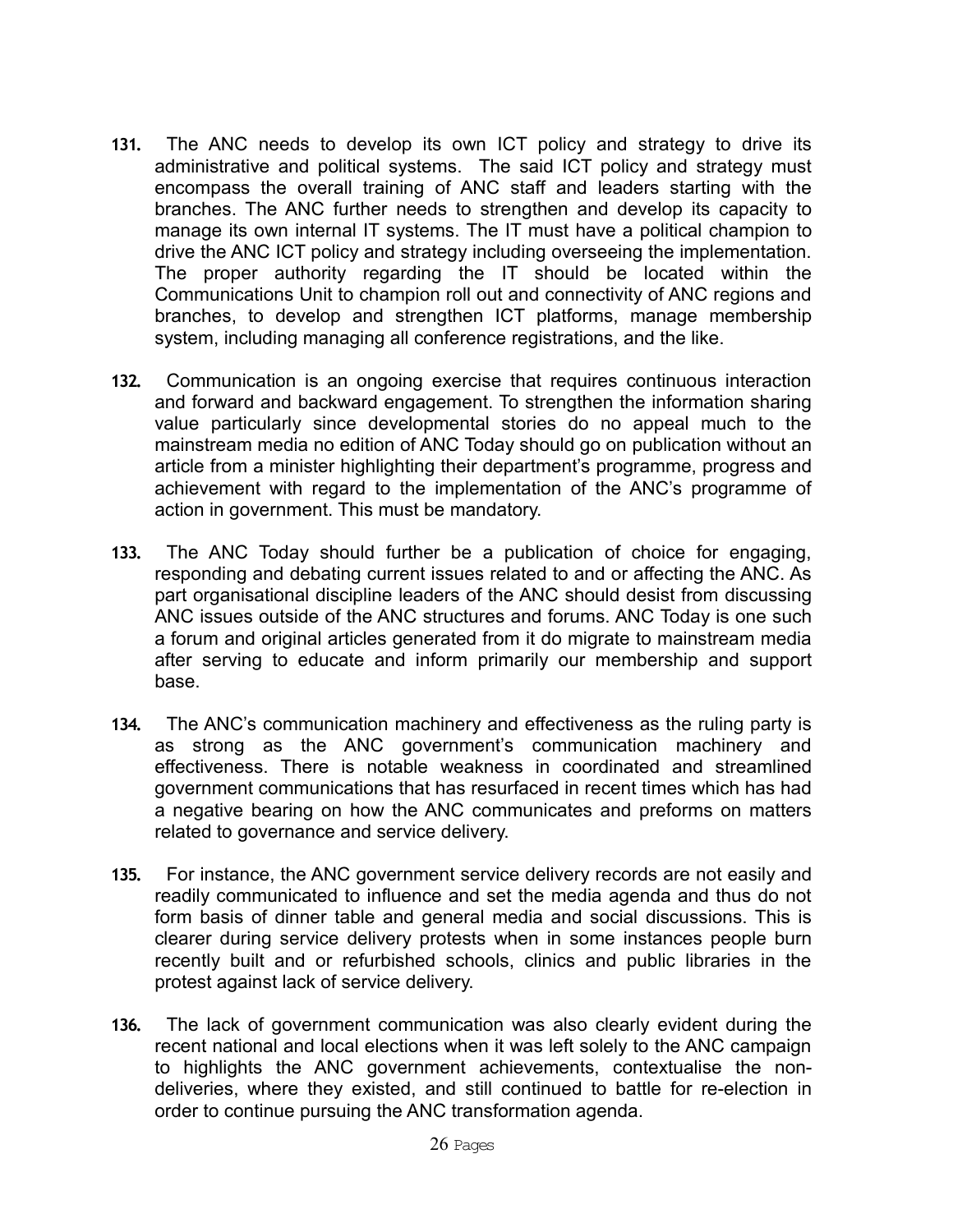- **137.** In a pro-active and coordinated government communication issues of service delivery would not form part of political contest but what the desired future should entail and which political party is best position to take our country forward. The government communication system would have highlighted service delivery and contextualised the challenges.
- **138.** The ANC and its government need to strengthen other effective communication methods to reach targeted communities like using community broadcasting and public broadcasting services (radio and print) to highlight government service delivery in the battle of ideas.
- **139.** Government communication should reach all citizens and in all languages and Government Communication and Information System (GCIS) should be strengthened in order to coordinate information flow among different departments and among all three spheres of government (national, provincial and local).
- **140.** The local government communication should be strengthened through enhanced training programmes and the GCIS should further offer communication support to parastatals and funding development institutions in order to properly profile work of these institutions.
- **141.** Our government is one of the biggest advertising spenders. All spheres of government should advertise in the community and small commercial media that produce media in the languages spoken by communities, to assist with media transformation and diversity, and the sustenance and growth of these media.
- **142.** In view of the advent of digitisation and new media, government needs to investigate possible options of unmediated government communication systems like bulk SMS and sending emails. The new opportunities provide a paradigm shift in government communications.
- **143.** GCIS should support the communication of work done by other public and state owned entities that does not get media coverage. We must use arts and culture to enhance communication and convey the values of our democratic society, e.g. sculptures, murals and other forms of public art.
- **144.** GCIS has been in existence for more than ten (10) years, and it may be necessary to review the extent to which GCIS has met the recommendations of the COMTASK including responding to challenges of government communications, agenda setting, empowerment of the citizenry with government information in order for the people to be their own liberators, and supporting efforts to favourable position our country as a preferred destination for foreign direct investment and tourism.